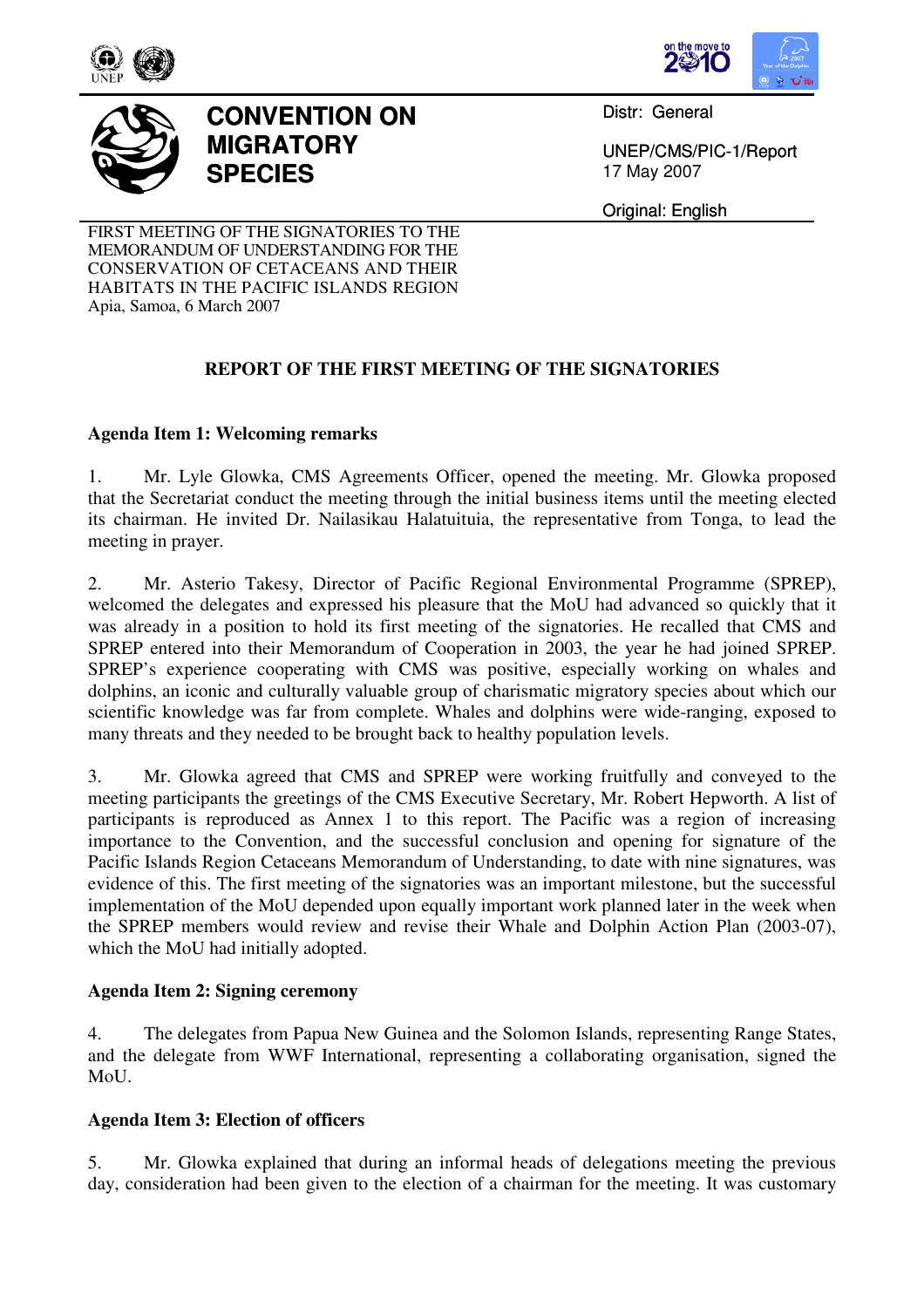within CMS to invite the host country to serve in this role, and Mr. Glowka proposed Samoa be elected chair. New Zealand seconded this proposal.

6. Mr. Faumuina Pati Liu of Samoa assumed the chair. He welcomed the delegates to the meeting and thanked them for the honour of being chosen as chairman. He hoped that all delegates would participate actively in the meeting. He also thanked Mr. Takesy, SPREP, CMS and donor countries for making the meeting possible. Pacific Island Countries (PICs) depended on their natural resources for sustainable development, and conserving cetaceans was vitally important to achieving this.

### **Agenda Item 4: Adoption of the agenda and meeting schedule**

7. The Chairman proposed that the meeting adopt informal rules of procedure. The rules he proposed conformed to normal international standards for this type of meeting and provided for decision-making by consensus. As time was limited, the Chair would reserve the right to curtail speakers and asked delegates to be as concise as possible. Priority would be given to signatories first, then non-signatory range states, followed by collaborating organisations that have signed the MoU, and then others. He assured delegates that all opinions would be given equal weight in the report of the meeting.

8. There being no dissenting voices, the rules of procedure were adopted. There also being no observations on the agenda, the annotated agenda or the meeting schedule, these too were adopted. The agenda for the meeting is reproduced as Annex 2 to this report. Mr. Glowka introduced the list of documents the final version of which is reproduced as Annex 3 to this report.

#### **Agenda Item 5: Opening statements**

9. All delegations expressed their pleasure at the progress of the MoU and their thanks to SPREP, CMS, Samoa as hosts and the donor countries who had made the meeting possible.

10. New Zealand pointed out that Oceania was the most marine of regions, with much sea and little land. Half of all known cetacean species in the world were present in the region, but numbers had been depleted through whaling.

11. The Solomon Islands was working with neighbouring countries on conservation (e.g., on marine turtles with Indonesia and Papua New Guinea). Partnership was an effective way of meeting challenges – with communities, the private sector, NGOs, IGOs and other governments. The Solomon Islands lacked financial resources.

12. The Cook Islands agreed that conservation of migratory species needed a collaborative approach. The Cook Islands had declared its 1.8 million square kilometres Exclusive Economic Zone (EEZ) as a whale sanctuary. Like many Pacific Island Countries, the Cook Islands would require financial assistance.

13. Australia was encouraged by the momentum of the MoU and particularly welcomed the new signatories and the participation of NGOs. Australia agreed that the MoU meeting was important but stressed that the Whale and Dolphin Action Plan to be reviewed later in the week was important too. Australia was pleased to help finance such meetings and conservation work.

14. France was pleased to be participating and clarified that it was representing New Caledonia, French Polynesia and Wallis and Futuna who were not attending.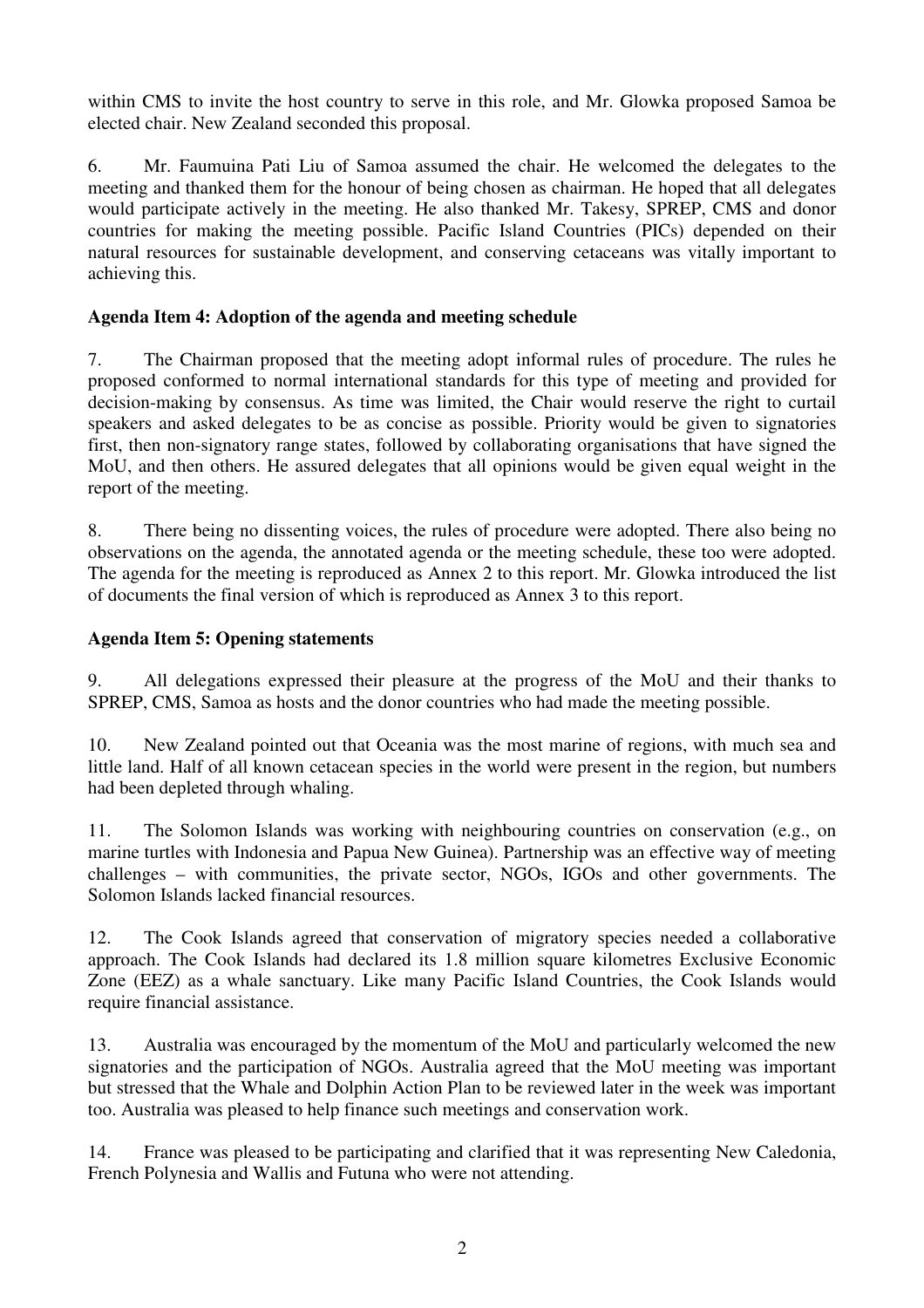15. Fiji acknowledged that it was making up for lost time and wanted to participate fully in international fora and looked to world bodies and its larger neighbours for assistance.

16. Papua New Guinea had committed to sign the MoU in September 2006 during the signing ceremony when the MoU was first opened for signature and was pleased to have kept that promise. Just before leaving for this meeting, the final proposal for the CMS Dugong Memorandum of Understanding and Conservation Plan had been circulated to other agencies for comment and the delegate expressed his gratitude to Australia for providing funding for a dugong survey in the Western Province. He added that management of natural resources needed to be done in consultation with appropriate stakeholders.

17. Niue was committed to the MoU and the SPREP Action Plan. Niue had already declared its EEZ as a protected area for cetaceans but stressed that PICs needed support to implement measures as fully as they would like.

18. Samoa was a Party to CMS and a signatory of the MoU. It too had declared its EEZ as a sanctuary for whales, turtles and sharks. Samoa welcomed the partnership approach and the mutual support of its neighbours.

19. The International Fund for Animal Welfare (IFAW) appreciated the hard work of the secretariats in bringing the MoU so far so soon. IFAW had been working on cetacean conservation in the region for over 10 years and was pleased to be involved in these initiatives. Mr. Takesy announced that IFAW would shortly be interviewing candidates for a post based in the SPREP office.

20. The Whale and Dolphin Conservation Society (WDCS) was honoured to be involved and recognised the MoU as an important component of global efforts to conserve cetaceans. Having helped develop the MoU, WDCS looked forward to helping with its implementation and hoped that after ACCOBAMS, ASCOBANS and the Pacific Islands Cetaceans MoU more instruments would be concluded elsewhere.

21. Dr. Giuseppe Notarbartolo di Sciara, Chairman of the Scientific Committee of the Agreement on the Conservation of Cetaceans in the Black Sea, Mediterranean Sea and contiguous Atlantic Area (ACCOBAMS), concluded under the auspices of CMS in Monaco on 24 November 1996, conveyed the best wishes of Dr. Marie-Christine Grillo Van Klaveren, the Executive Secretary of the Agreement. In her statement (UNEP/CMS/PIC-1/Inf/12) she hoped that the Pacific Region would fully participate in the CMS-led "Year of the Dolphin" which had been launched by Prince Albert II of Monaco in September 2006 marking the tenth anniversary of ACCOBAMS' being adopted. ACCOBAMS had progressed well with 20 range states now Parties. Dr. Notarbartolo's presence was a manifestation of the aspiration expressed in the MoU's preamble, and shared by the entire CMS family of agreements, to collaborate and share experiences and expertise with the Pacific Islands Region.

## **Agenda Item 6: Report of the Secretariat**

22. Mr. Glowka noted that the report of the Secretariat comprised sub-agenda items 6.1 (Status of signatures), 6.2 (List of designated competent authorities and contact points) and, if appropriate, 6.3 (Other matters). Documents UNEP/CMS/PIC-1/4 (Report of the Secretariat) and UNEP/CMS/PIC-1/Inf/1 (Status of Signatures to the Memorandum of Understanding for the Conservation of Cetaceans and their Habitats in the Pacific Islands Region) had been produced in support of this agenda item.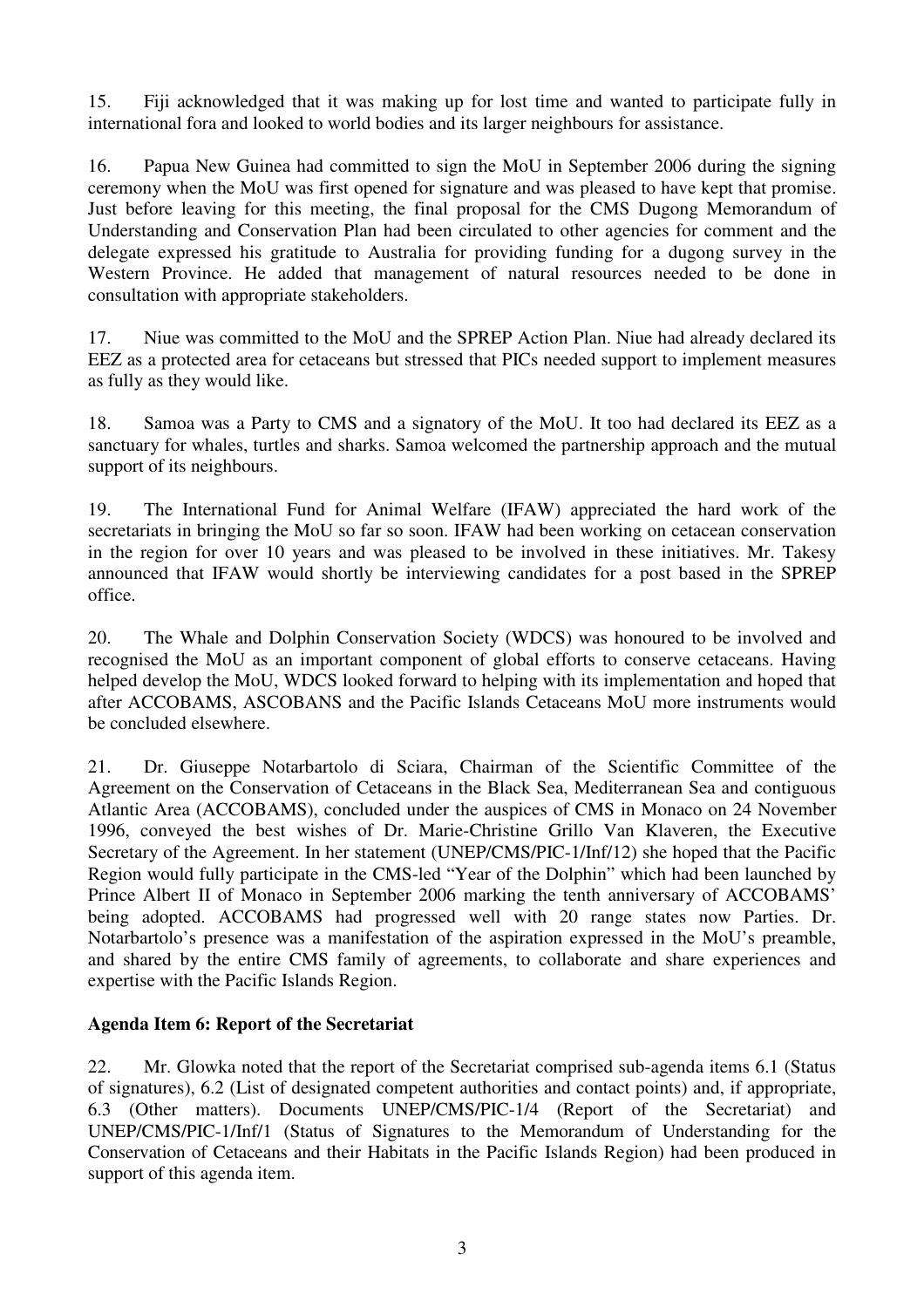## **Agenda Item 6.1: Status of Signatures**

23. Mr. Glowka explained that despite the MoU being only six months old, nine countries out of twenty-two had signed it when it was opened for signature in Noumea on 15 September 2006 during the SPREP Meeting of Environment Ministers and two more had joined today, bringing the total number of signatories to eleven. The number of collaborating organisations had risen to five. Implementation work and conservation actions were already underway through the related SPREP Whale and Dolphin Action Plan process.

24. The CMS Secretariat acted as depositary and was actively seeking further signatures. New Caledonia had been in communication with the Secretariat and had indicated its intention to sign. A means was being sought to enable it to do so. Other countries were being pursued as well.

25. On the suggestion of the Chairman, it was agreed that MoU signatories would promote the MoU and, in their bilateral relationships, encourage non-signatories to sign. The representative of Niue felt that perceived conflicts of interest between IWC and CMS might be the cause for some countries not signing.

26. The representative of Tonga said that his country had declared a whale sanctuary in its waters by royal decree in the 1970s and he hoped to receive notification that he had approval to sign the MoU before the closure of the week's events.

27. Mr. David Paton of the South Pacific Whale Research Consortium confirmed the organisation's intention to sign the MoU as a collaborating organisation at the next meeting of the signatories.

28. The meeting took note of the Secretariat's report.

## **Agenda Item 6.2: List of designated competent authorities and contact points**

29. The Secretariat circulated a form, reproduced as Annex 4 to this report, to confirm each signatory's institutional competent authority that would act as a focal point for the MoU and its implementation, and secure the details of an individual contact point within the competent authority as it was always useful to have details of someone to contact and send information to. Mr. Glowka asked delegates to complete the forms and return them to the Secretariat as soon as possible. He indicated that this request would be reflected in an annex to the report of the meeting (see Annex 6). A provisional list of designated competent authorities and contact points, reproduced as Annex 5 to this report, will be maintained and circulated to the signatories by the Secretariat.

## **Agenda Item 7: Review of MoU and Action Plan implementation**

30. Mr. Glowka explained that every meeting of the signatories should review the conservation status of the species covered by the MoU and the implementation of the Action Plan. Agenda item 7 was therefore composed of sub-agenda item 7.1 (Conservation status of cetaceans within the agreement area) and sub-agenda item 7.2 (Status of implementation). Documentation produced in support of this item was: UNEP/CMS/PIC-1/5 (Review of MoU and Action Plan Implementation), UNEP/CMS/PIC-1/5/Add.1 (Report of the Technical Meeting on Cetaceans in the Pacific Islands Region (1-4 August 2006), UNEP/CMS/PIC-1/Inf/5 (Current State of Knowledge of Cetacean Threats, Diversity, and Habitats in the Pacific Islands Region) and UNEP/CMS/PIC-1/Inf/6 (A Review of Measures for Marine Mammal Conservation, Protection and Management in the Pacific Islands Region).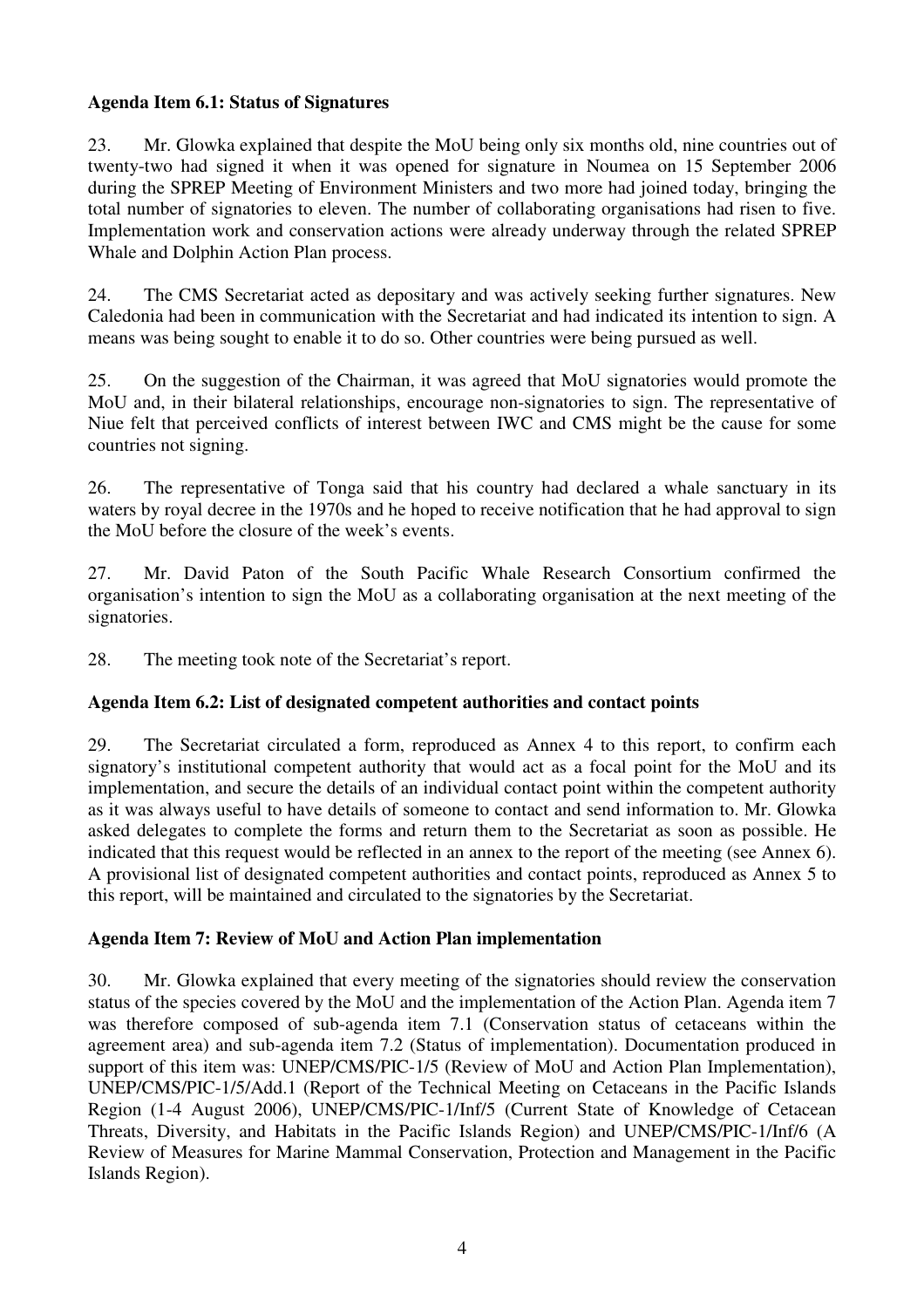### **Agenda Item 7.1: Conservation status of cetaceans within the agreement area**

31. Mr. Glowka explained that although the MoU was only six months old, work on the conservation status of cetaceans within the agreement area had been undertaken under the aegis of the SPREP Whale and Dolphin Action Plan (2003-07). Various organisations have been supporting this work and it predates the MoU. The meeting was invited to comment on SPREP's report of the Technical Meeting on Cetaceans in the Pacific Islands Region, held in Apia 1-4 August 2006, which had been circulated to the meeting.

32. It was proposed that WDCS make a brief overview of the subject drawing on the SPREP Technical Meeting report, as well WDCS's new report on the subject detailing the status of cetacean species within the region.

33. Noting that the SPREP Technical Meeting Report was only being distributed in the morning of the meeting, Dr. Garrigue (France) asked that documents be circulated well in advance of the meetings, as she had to distribute them to three French territories. The Secretariat noted that it had issued most documents four weeks in advance of the meeting and sought guidance on the appropriate timing.

34. Mr. Glowka noted that the MoU did not contain a definition of "conservation status" to serve as a yardstick for measuring the action plan's effectiveness, but the term was defined in the parent Convention.

35. In a presentation, Dr. Margi Prideaux (WDCS) agreed that knowing the current conservation status of the species was important and information on national level implementation was helpful too. She explained that WDCS had long experience of working with CMS and its regional cetacean agreements and as its contribution to the First Meeting of the Signatories, WDCS had produced a report: "Current State of Knowledge of Cetacean Threats, Diversity and Habitats in the Pacific Islands Region". The report outlined the nature of the region, threats and concerns, an overview of threats to cetaceans, a preliminary country-by-country overview of cetacean species present, a bibliography and a regional summary of species found in the region. Comments on the report were welcome, especially on the country overviews.

36. Dr. Garrigue thanked WDCS for producing the report and asked whether countries' input was needed for a second edition. Dr. Prideaux explained that a limited print run of the first edition had been produced for the meeting and a revised edition would be printed after comments had been received. Suggestions of who should receive a copy of the report would also be appreciated. Dr. Donoghue (New Zealand) thanked Dr. Prideaux and Dr. Cara Miller for the report and announced that his government would be producing a leaflet for public information in the next few weeks.

37. The meeting took note of the presentation, as well as the appropriate sections of the SPREP WDAP Technical Meeting Report and the WDCS Report addressing the conservation status of cetaceans within the agreement area and verbal summary. Additional information was provided and strategic inputs made on the conservation status of cetaceans within the agreement area that would in turn be forwarded to the SPREP WDAP Regional Workshop following the MoU meeting later in the week.

## **Agenda Item 7.2: Status of implementation**

38. Paragraph 8 of the MoU requires the Secretariat to produce an overview report on the status of the MoU's implementation with all information at its disposal. Because of the short time since the MoU had entered into effect, it was not realistic for the Secretariat to produce an overview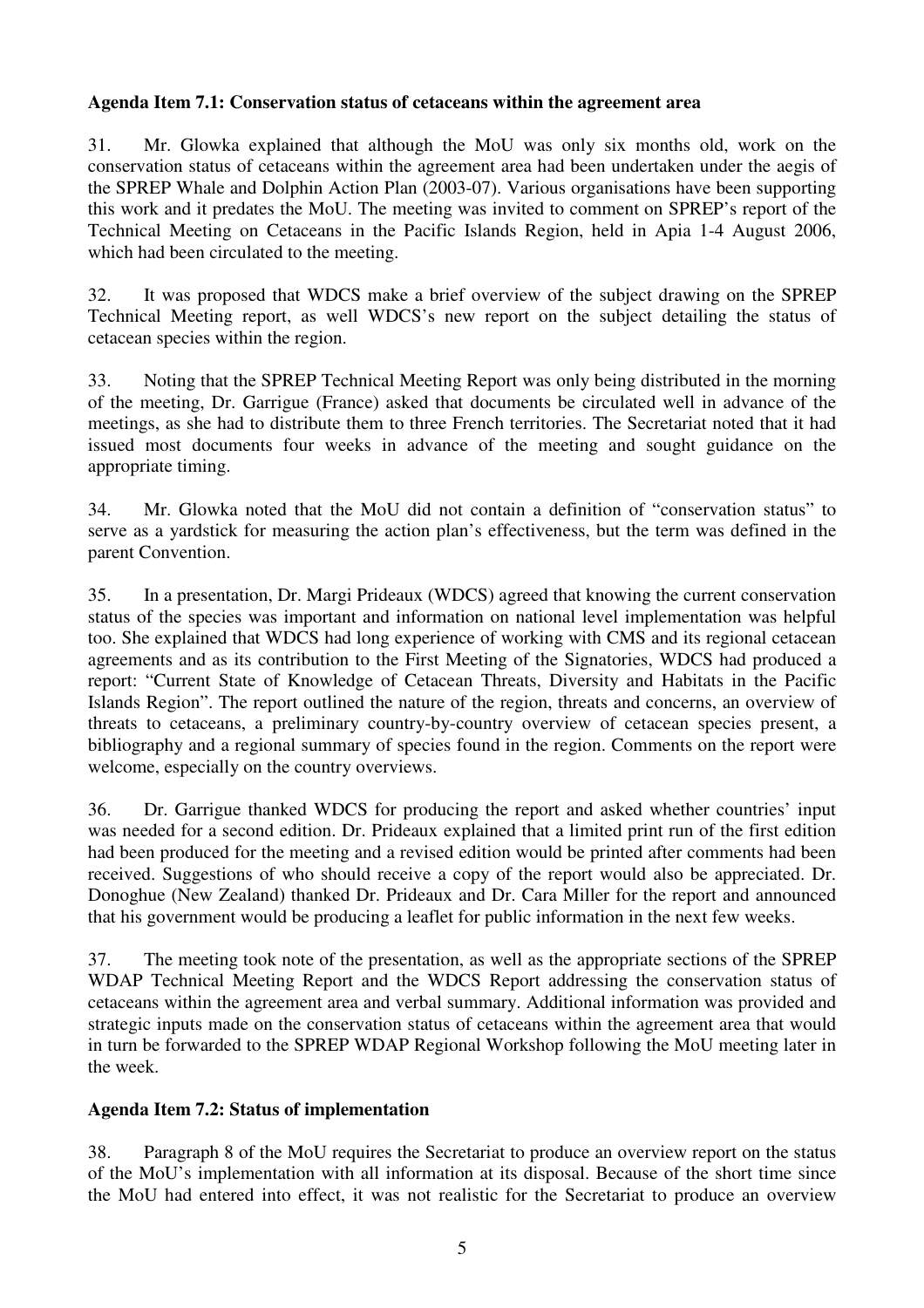report, but Mr. Glowka pointed out that the SPREP Whale and Dolphin Action Plan (2003-07) was also the MoU Action Plan, and he acknowledged that work had been under way in implementing this Plan for a number of years prior to the MoU's entry into effect. It was anticipated that the revised WDAP would become the MoU's new Action Plan sometime in 2007 if the MoU signatories so decided. Information compiled for the WDAP review process was available to the MoU meeting for review.

39. Mr. Darren Kindlysides from IFAW pointed out that document UNEP/CMS/PIC-1/Inf/6/Rev.1 (A Review of Measures for Marine Mammal Conservation, Protection and Management in the Pacific Islands Region) contained a summary with a great deal of information on the status of implementation under the SPREP Action Plan.

40. As a further contribution to the discussion, Mr. Glowka gave a short resumé of the history of CMS activities in the region. An exploratory meeting had taken place in 2003 to identify potential actions for CMS. He himself had first come to region in 2004 for the second regional meeting on CMS and marine mammals. An ad hoc open-ended drafting group created by that meeting, chaired by Samoa and operating by correspondence, had produced an outline agreement that the CMS Secretariat had further refined. In 2005 the drafting group met in Nadi, Fiji to decide the range and scope of the Agreement and settle technical aspects, leading to the MoU being concluded and opened for signature on 15 September 2006 in the margins of the SPREP Environment Ministers Meeting in Noumea. That the MoU was now holding its first meeting of the signatories was phenomenal and he thanked the Australian and German governments for providing funds to enable wide participation, as well as SPREP for its contribution of in-kind resources throughout the process and for the first signatories' meeting.

41. He went on to add that the MoU addressed global issues in a manner suited for the region. Migratory species needed international instruments and these instruments had to address both species and habitat conservation.

42. Dr. Donoghue said that he felt the MoU was a modern document suited to the  $21<sup>st</sup>$  Century, whereas IWC was the product of its age (the post World War Two era of the  $20<sup>th</sup>$  Century) when attitudes were different.

43. Ms. Dominique Benzaken (SPREP) proposed to follow Dr. Prideaux's example, and précis the SPREP Technical Report on the WDAP's implementation since 2003, in anticipation of a more in depth treatment of the issue during the WDAP Regional Workshop. SPREP's  $17<sup>th</sup>$  Annual Meeting had requested a review of the species action plans within the SPREP marine programme, and as a result the August 2006 Technical Meeting on the Whale and Dolphin Action Plan (2003- 07) took place. The meeting reviewed progress, updated technical information, considered elements for a revised action plan and made recommendations on the following WDAP themes:

- Partnerships: helping with in-country activities, involving NGOs (IFAW, WWF, WDCS) and research by the South Pacific Whale Research Consortium.
- Country Reports: issues identified were information, capacity building, economic benefits, regional and national integration, dialogue with tourism and fisheries interests and monitoring and evaluation.
- Opportunities identified were: the CMS MoU, linkages between regional and global concerns, the CBD Island Biodiversity Programme, Micronesia Challenge, wildlife watching and tourism revenues.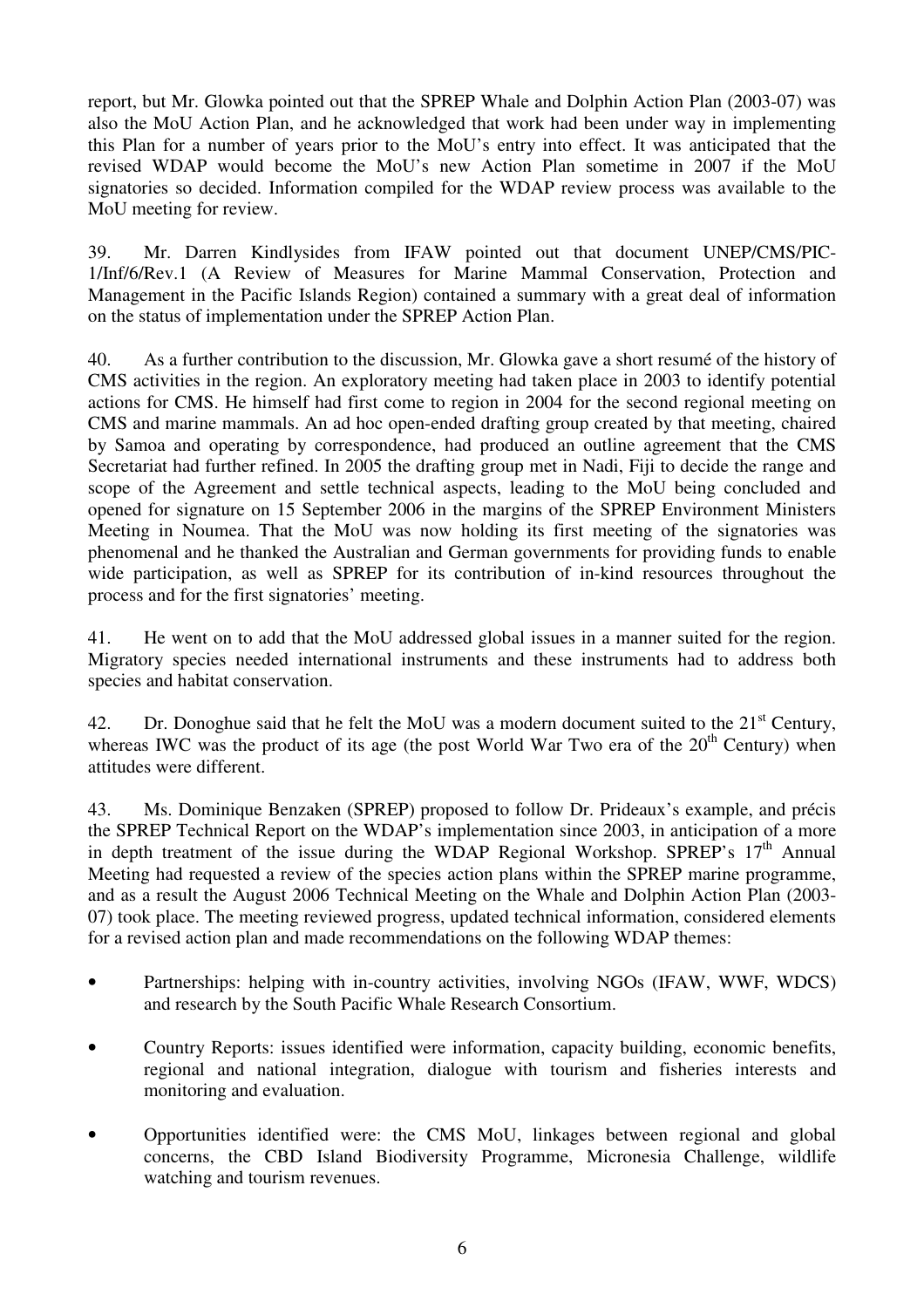44. Regarding the revised WDAP, consideration was given to the format, themes, actions and its strategic direction, priorities and possible sources of finance and other resources. The themes included threats, habitat restoration and conservation, research, education, information management, capacity building, regional and international collaboration, legislation and coordination.

45. IFAW commended all concerned on the rapid progress achieved.

46. Dr. Donoghue said that executive summaries of two workshops held in Auckland had been distributed as information documents 13 and 14. The meetings had been lecture based but included a field trip. Contributions included use of DNA and management of strandings. A 15 tonne whale was found stranded nearby during the meeting and had allowed participants to put what they had learned into practice.

47. Mr. Burgess (Australia) said that his country found that the personal interest of the minister helped to support implementation. Money to support the CMS Year of the Dolphin was being made available and the outcomes would be shared across the region.

48. The meeting took note of the CMS and SPREP reports.

## **Agenda Item 8: Future implementation and further development of the MoU and Action Plan**

## **Agenda Item 8.1: MoU Coordination**

49. Mr. Glowka explained that the CMS Secretariat provided secretariat services to MoUs concluded under its auspices, in most cases without direct charge to the signatories. To maximise use of resources, spread the burden and save money, CMS sought partner organisations to help prepare and create meetings, prepare technical documentation and undertake logistics and communications.

50. In the case of the CMS Siberian Crane MoU, the international NGO International Crane Foundation fulfilled this role, as the African office of NEPAD (New Partnership for Africa's Development) in Senegal did the same for the MoU on African Atlantic Marine Turtles. BirdLife International and Wetlands International also provided considerable support for other initiatives such as the Aquatic Warbler MoU and the Central Asian Flyway Action Plan, respectively.

51. At the MoU drafting group meeting in Nadi, Fiji in 2005, the possibility of SPREP acting as the MoU's coordinator had been first proposed, but the SPREP staff participating in the meeting were not in a position to commit the organisation to undertake this role at the time.

52. The Pacific Islands Cetaceans MoU had developed at a great pace. With the WDAP (2003- 07) still under review, and its revision not yet adopted by the SPREP General Meeting, it was not possible to accurately assess what tasks the coordinator of the MoU could undertake. Thought was needed on the coordinator's responsibilities, the respective roles of CMS and SPREP as well as financing.

53. While Mr. Burgess said that Australia was not in a position to offer any financial support for an MoU coordinator, it would be helpful to have an indication of what such a post might cost and whether there was scope for combining posts for separate CMS initiatives in the region.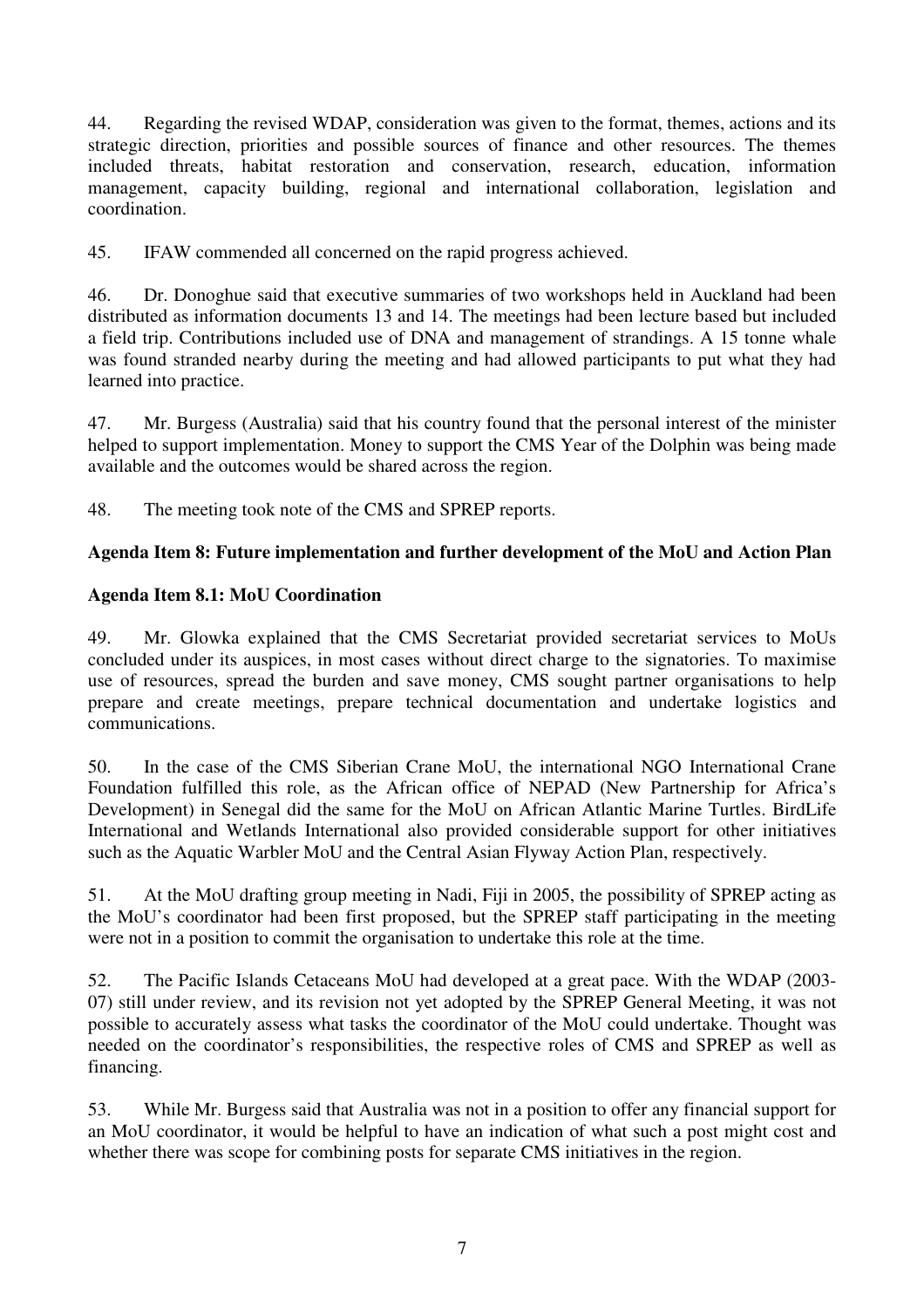54. In response to a question, Mr. Glowka was able to provide examples of costs from other regions: the coordinator in the Central Asia Flyway with approximately 30 range states was likely to cost \$65k per annum in total (\$25k to CMS); the 2 year Aquatic Warbler MoU post in Belarus coordinated through BLI was costing \$34k (half borne by CMS). CMS usually capped its contribution to 50% financed through voluntary contributions. In principle there was no reason not to combine the coordination role of several MoUs to save money, but there were many initiatives in the Pacific Islands Region at different stages of development and the total picture was not entirely clear at the moment.

55. Mr. Sovaki (Fiji) suggested that the issue of a coordinator should be referred to the SPREP General Meeting. Niue and Australia supported this suggestion. Papua New Guinea wanted signatories to be involved in the concept paper as much as possible. IFAW thought that the momentum of the MoU should not be lost and wanted to provide as much support as possible on an interim basis.

56. The MoU signatories were unable to come to a definitive conclusion on the coordination issue since the MoU had accelerated and had overtaken the WDAP review process. The Chairman suggested, and the meeting agreed, that a scoping paper with a joint concept for coordinating the MoU and the SPREP WDAP including the role of coordinator should be prepared for the next SPREP General Meeting in September 2007. The paper should draw on existing examples of MoU coordination under CMS and take account of the likely extent of CMS activities in the region in view of the development of further MoUs. In the margins of this meeting, the MoU signatories could convene an extraordinary meeting to endorse the SPREP decision on this as well as the WDAP. Such a meeting need not last more than two hours.

### **Agenda Item 8.2: Scientific and technical advice**

57. Mr. Glowka pointed out that paragraph 7 of the MoU noted that signatories may also consider at their meetings suitable organisations to provide technical advice to support the MoU's implementation. The meeting was invited to consider the need for scientific and technical advice to be provided to the MoU. It was also requested to consider endorsing the creation of a freestanding ad hoc open-ended technical advisory group (TAWG) that could provide scientific and technical advice to the MoU to support its implementation.

58. CMS and ACCOBAMS showed through their respective Scientific Council and the Scientific Committee that good science led to good decision-making. The MoU should try to emulate these examples but do so in a cost effective way. As Dr. Notarbartolo had indicated in his presentation the previous day, the strength of the ACCOBAMS Scientific Committee was that it was made up of experts rather than national representatives, that its role was fully recognised in the text and structure of the Agreement and it had a record of steady achievement of tangible results.

59. The possible terms of reference (annexed to document 7) had been refined by the Secretariat, and for the time being it was suggested by the Secretariat that the emphasis should be on the TAWG advising the Secretariat and the MoU as a whole rather than individual signatories. Any scientific body should develop its own modus operandi and try to operate through electronic communication or in the margins of other meetings. The experts should be nominated for their knowledge and not as national representatives. The scientific body should be allowed to evolve and adapt, but as the MoU was up and running, it needed technical advice quickly with some indications for priorities in the short term.

60. It was proposed that CMS and SPREP would develop a concept for the constitution of the technical group ready for the next SPREP Annual Meeting and the proposed extraordinary meeting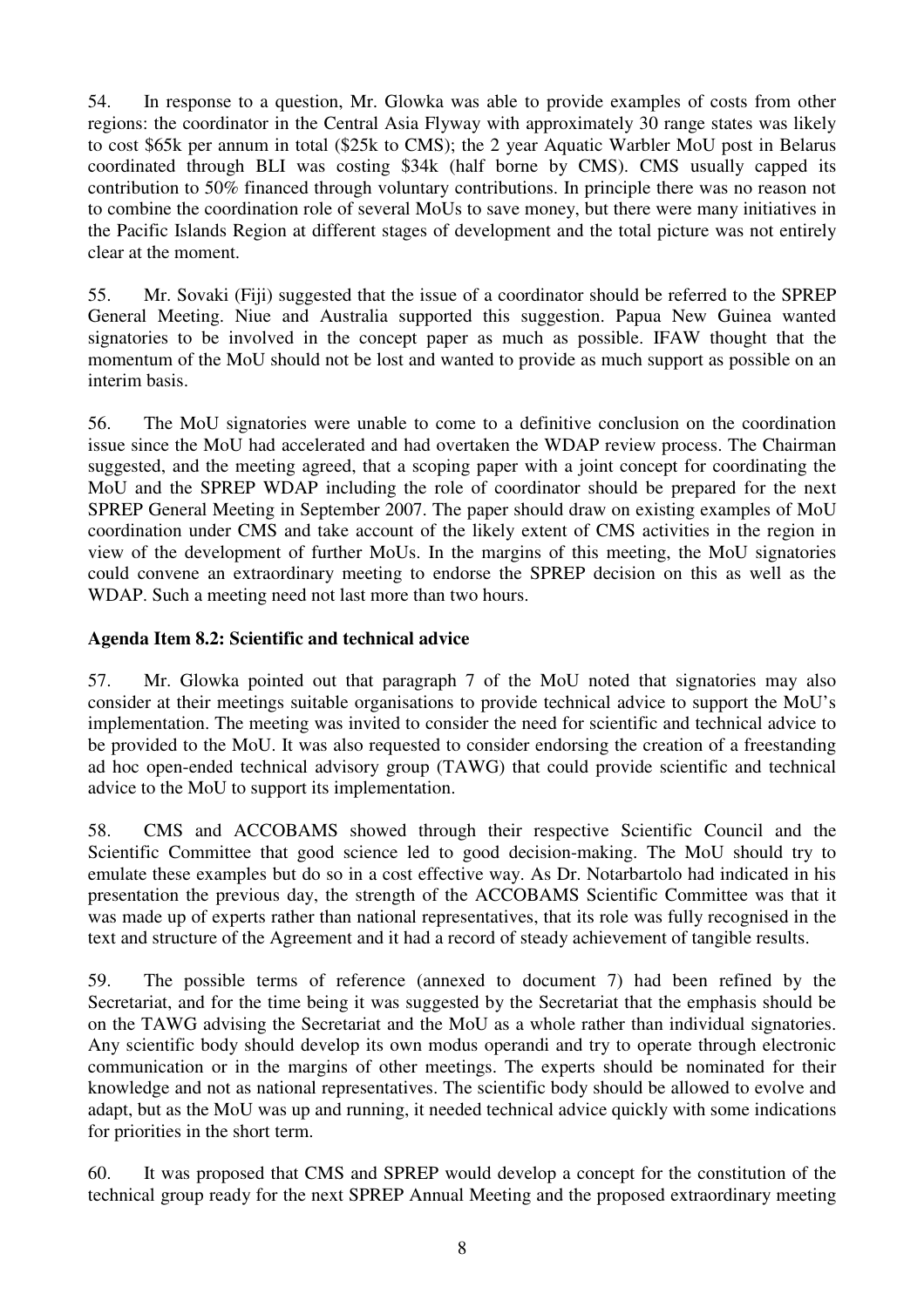of the signatories both of which would take place in September 2007. IFAW and WDCS were both willing to provide informal support.

61. France was concerned that the MoU had no financial mechanism and France was not in a position to offer financial support. Australia thought that the coordination and technical issues might best be addressed together. Fiji had found that implementation of other conventions, e.g., CBD and CITES, had been impeded by lack of scientific information. New Zealand pointed out that the SPREP Technical Meeting Group that had met in August 2006, and whose report was available to the meeting as UNEP/CMS/PIC-1/5/Add.1, had identified a number of issues where advice was needed, but only some of these issues were of a scientific and technical nature.

62. The CMS Secretariat reminded the meeting that as part of the broader CMS family, the MoU could expect scientific support from the CMS Scientific Council and the advisory bodies of related agreements such as ACCOBAMS, even after the MoU's advisory arrangements were in place.

63. CMS and SPREP undertook to develop a concept for the provision of technical advice to be submitted to the next SPREP General Meeting and the extraordinary meeting of the MoU signatories. The offers made by both IFAW and WDCS to provide support on an informal ad hoc basis were welcomed.

## **Agenda Item 8.3: Reporting and information management**

64. Mr. Glowka recognised that reporting was a burden especially for agencies short of human resources, but reports were essential for monitoring the MoU and Action Plan's implementation and the success of the measures adopted. He was anxious not to add to reporting requirements and, where possible, suggested that the CMS MoU and SPREP WDAP processes should avoid duplication, perhaps relying on a common format to facilitate synthesis and comparisons.

65. The CMS family included the Convention itself and 16 Agreements and the CMS Secretariat was working on an online reporting system, so any developments could be recorded on a rolling basis as they happened. Information of local, national, regional and global actions by government agencies and NGOs could be made available across the region to assist implementation efforts, possibly as part of the reporting process as well as through an "E-library" (subject to the technical constraints). A project template could be devised to allow all projects being undertaken across the region to be tabulated in a projects database.

66. As to the periodicity of reporting, France suggested that the next reports should be required in 2010 and 2012. Mr. Glowka agreed that there were precedents for triennial reports but normally reports coincided with agreement meetings.

67. It was agreed that the reporting should coincide with MoU signatories' meetings.

## **Agenda Item 8.4: Priorities for implementation**

68. Mr. Glowka noted that the Secretariat had not prepared a document for this agenda item, but most of the issues had been raised at other points in the meeting.

69. Mr. Tongatule (Niue) raised the question of ownership of the Action Plan, given that the membership of SPREP was larger than that of the MoU. There was scope for the MoU signatories to adopt the SPREP Whale and Dolphin Action Plan whole or add additional commitments.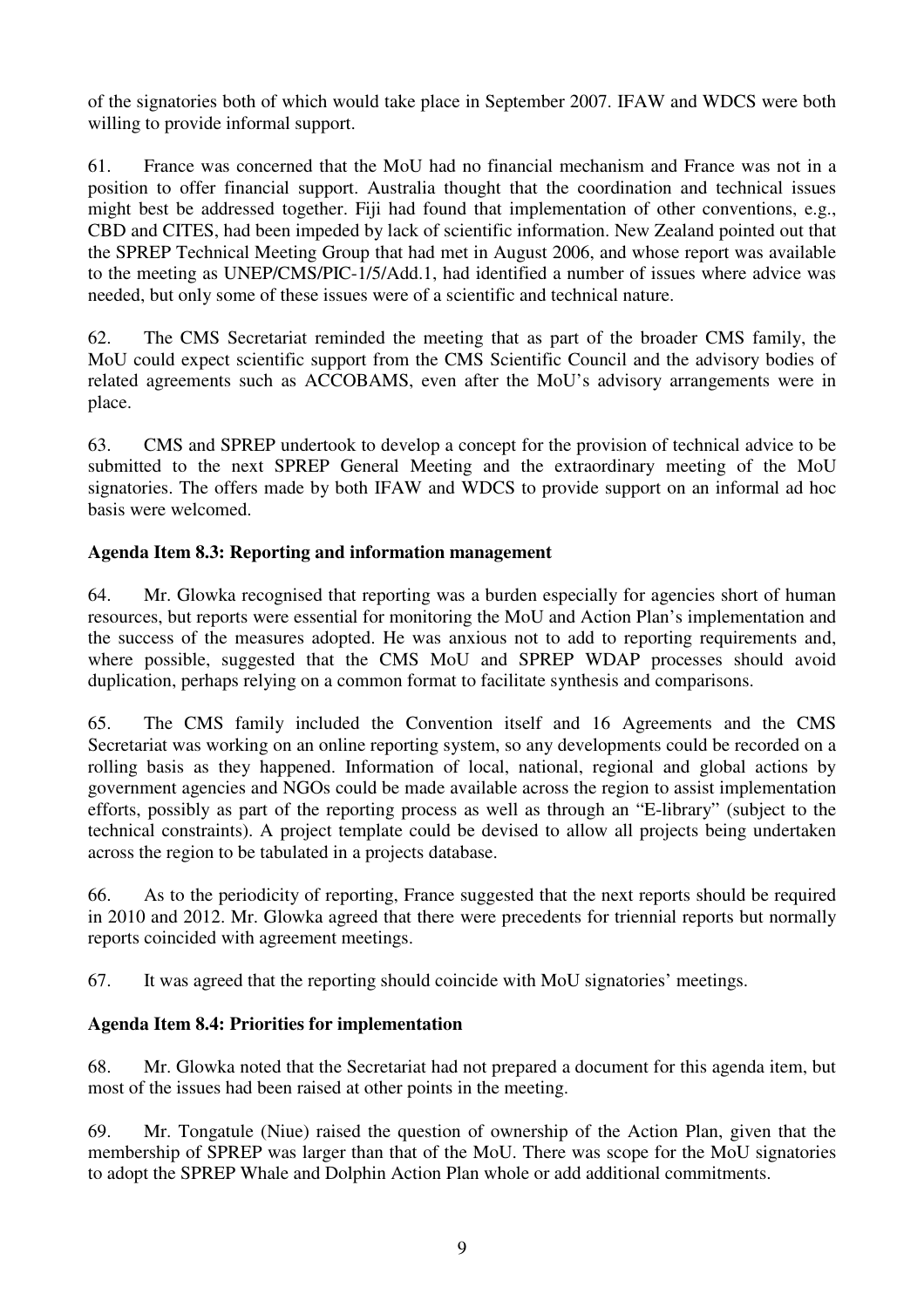70. Mr. Glowka explained that ideally the region should be striving for one action plan to apply to all cetaceans. While it was up to the MoU signatories to ultimately decide, the general understanding throughout the development of the MoU was that the SPREP WDAP would become the MoU Action Plan and, in fact, this has happened since the WDAP (2003-07) was presently the MoU´s Action Plan.

71. The understanding remained that the once the SPREP General Meeting adopted the revised WDAP the MoU signatories would then need to decide whether they wanted to adopt it as the MoU Action Plan. He went further and indicated that by adopting the SPREP WDAP the MoU signatories would signal their higher level political commitment to support its implementation as distinct from the SPREP General Meeting simply adopting the WDAP.

72. Mr. Glowka agreed that the dual application of the Action Plan meant that procedural considerations had to be addressed. Options were for the MoU signatories to endorse the revised SPREP Whale and Dolphin Action Plan by correspondence or through an extraordinary session of the signatories in the margins of the September 2007 SPREP meeting or another regional meeting.

73. The signatories expressed a clear preference for the latter.

## **Agenda Item 8.5: Any other matters**

74. No additional matters were proposed.

## **Agenda Item 9: Next meeting of the Signatories**

75. Mr. Glowka pointed out that organising meetings was costly in staff time and financial resources. He proposed that the signatories consider holding MoU meetings in conjunction with other meetings such as the SPREP General Meetings. This would enable the CMS and SPREP Secretariats to cooperate and assist each other and would result in great savings.

76. The signatories agreed to hold MoU meetings every two years in the margins of the SPREP General Meeting. The next regular MoU meeting would therefore be held in September 2008. An extraordinary meeting would be held in the margins of the 2007 SPREP General Meeting to consider adopting the revised SPREP WDAP as the MoU Action Plan, and to decide on how to proceed with coordination and to agree the concept for scientific and technical advice.

## **Agenda Item 10: Any other business**

77. The new signatories were asked to pose for a photograph.

## **Agenda Item 11: Closure of the meeting**

78. After the customary votes of thanks to all those who had helped organise the meeting, the chairman closed the meeting at 13.30.

S:\ WorkingDocs\Agmts-MoU\_Corr\MoU\_Pac\_Cet\1st\_Mtg\_Apia\_6Mar07\Report\Report\_PIC\_1st\_Mtg.doc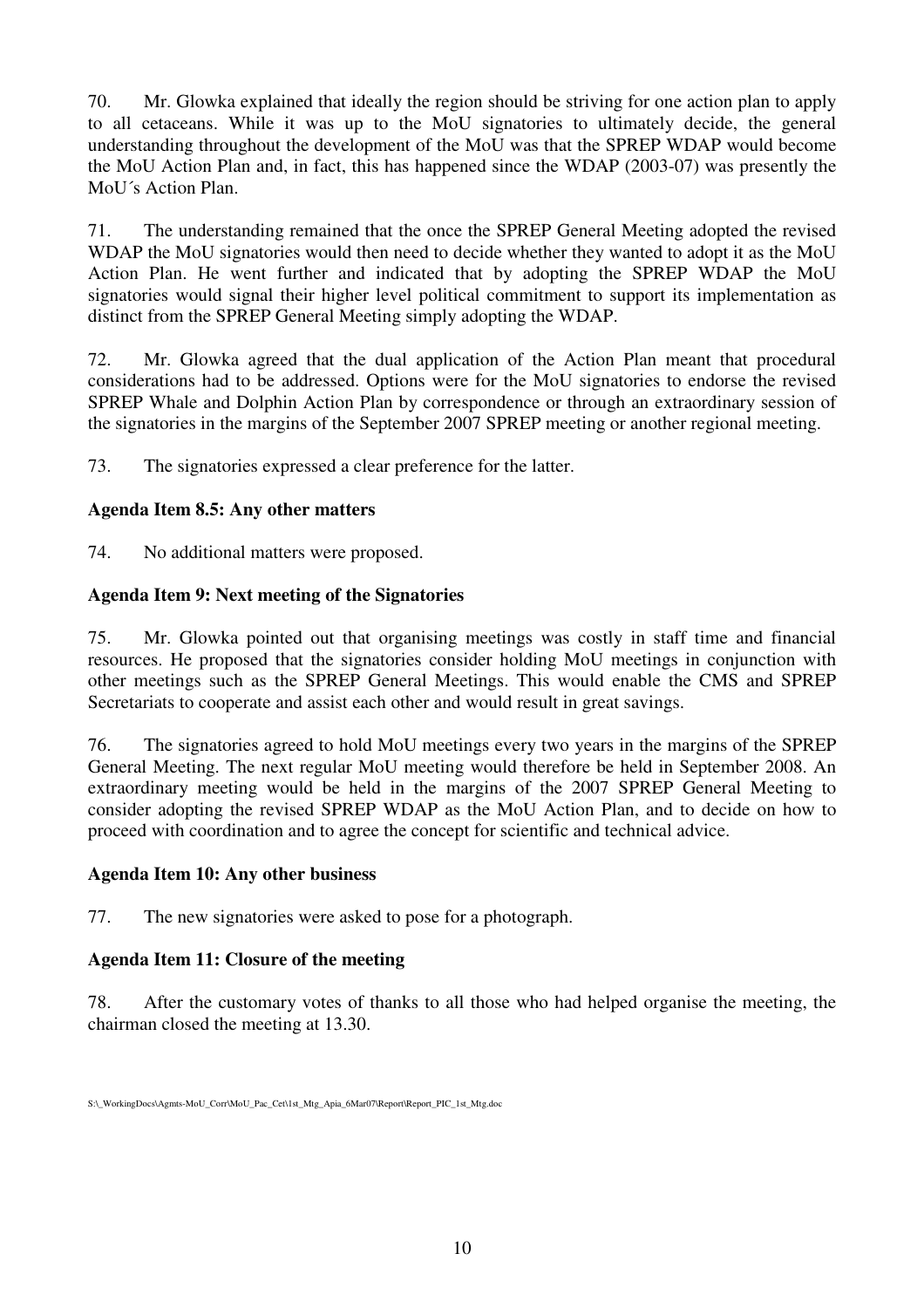



Distr: General

UNEP/CMS/PIC-1/Report Annex 1

Original: English

## **LIST OF PARTICIPANTS**

#### **Representatives of Signatories**

### **AUSTRALIA**

Mr. Philip Burgess **Director** Cetacean Policy and Recovery Department of Environment and Water Resources John Gorton Building King Edward Terrace Parkes ACT 2600 GPO Box 787 Canberra ACT 2601 Australia

**CONVENTION ON** 

**MIGRATORY** 

**SPECIES** 

Tel: +612 6274 1418<br>Fax: +612 6274 1542 +612 6274 1542 Email: Philip.Burgess@environment.gov.au

Ms. Nina Thappa Assistant Director Cetacean Policy and Recovery Department of Environment and Water Resources John Gorton Building King Edward Terrace Parkes ACT 2600 GPO Box 787 Canberra ACT 2601 Australia

Tel: +612 6274 1756 Fax: +612 6274 1542 Email: Nina.Thappa@environment.gov.au

Dr. Nick Gales Leader Australian Centre for Applied Marine Mammal Science Australian Antarctic Division 203 Channel Highway Kingston, TAS 7050 Australia

Tel: +613 6232 3437  $Fax$ Email: Nick.Gales@environment.gov.au

#### **COOK ISLANDS**

Ms. Elizabeth Munro NBSAP Project Coordinator National Environment Service PO Box 371 Avarua Rarotonga Cook Islands

Tel: +682 21 256 Fax: +682 22 256 Email: liz@environment.org.ck

Mr. Joseph Brider Environment Officer National Environment Service PO Box 371 Avarua Rarotonga Cook Islands

Tel: +682 21 256 Fax: +682 22 256 Email: joe@environment.org.ck

#### **FEDERATED STATES OF MICRONESIA**

Mr. Marion Henry Assistant Secretary Division of Resource Management & Development FSM Department of Economic Affairs PO Box PS-12 Palakir Pohnpei, FSM 96941 Federated States of Micronesia

Tel: +691 320 2620/5133 Fax: +691 320 5854 Email: marionh@mail.fm; fsmdea@mail.fm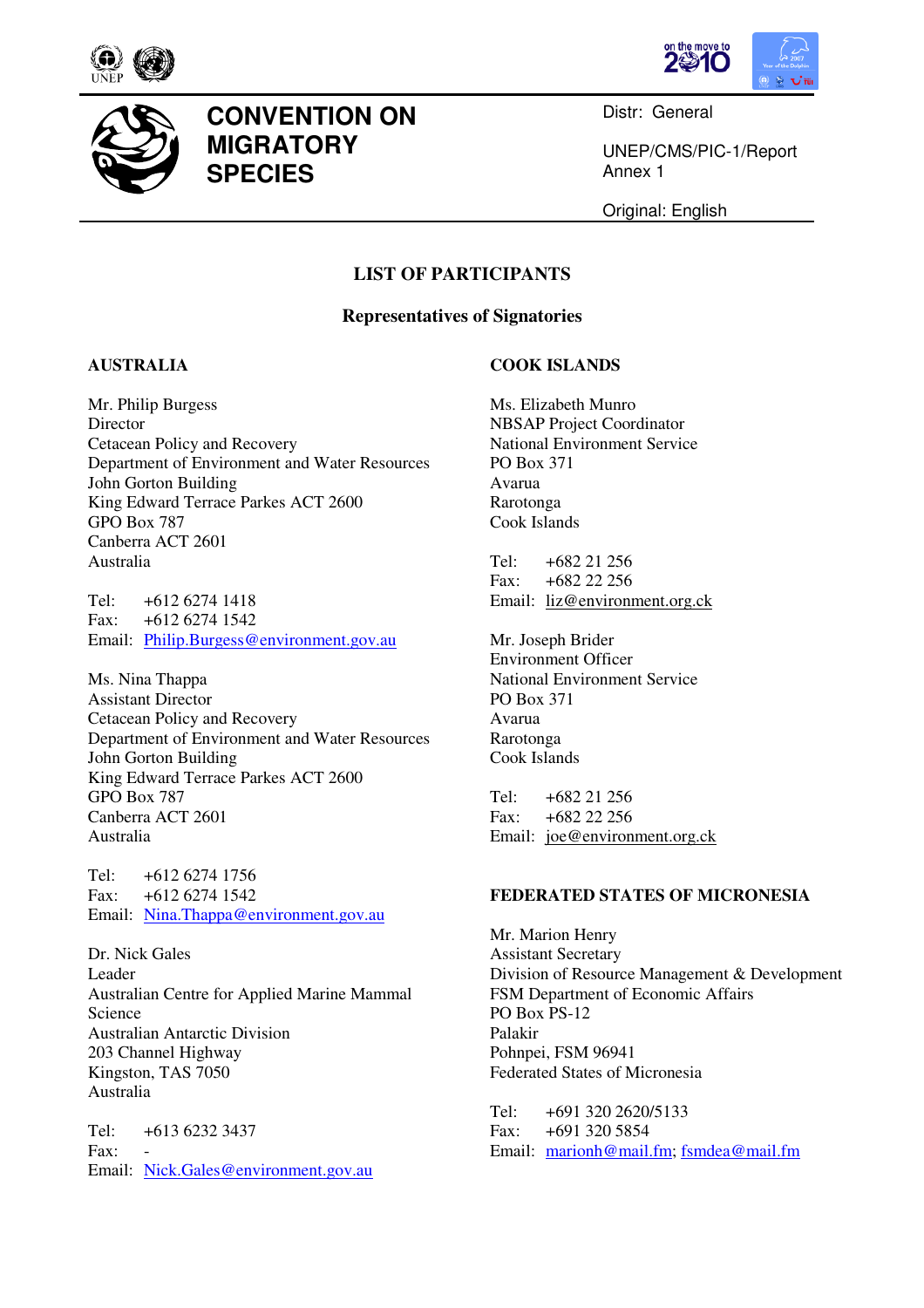#### **FIJI**

Mr. Manasa Sovaki Principal Environment Officer Department of Environment PO Box 2109, Government Building Suva Fiji

Phone: +679 331 1699 Fax: +679 331 2879 Email: mslutumailagi@yahoo.com

Mr. Aisake Batibasaga Principal Research Officer Fisheries Department, MAFF PO Box 3165 Suva Fiji

Tel:  $+6793361122$ Fax: +679 336 3170 Email: abatibasaga@fisheries.gov.fj abatibasaga@yahoo.com

#### **FRANCE**

Dr. Claire Garrigue Responsable Scientifique Opération Cétacés BP12827 98802 Noumea Nouvelle-Calédonie

Tel: +687 24 16 34 Fax: +687 24 16 34 Email: op.cetaces@offrater.nc op.cetaces@lagoon.nc

#### **NEW ZEALAND**

Dr. Mike Donoghue Senior International Relations Officer International Relations Unit Department of Conservation Box 10-420 Wellington New Zealand

Tel:  $+64.21870310$ Fax: +644 78668262 Email: mdonoghue@doc.govt.nz Mr. Malcolm Millar Deputy High Commissioner New Zealand High Commission Beach Road Apia Samoa

Tel: +685 21711 Fax: +685 20086 Email: Malcolm.Millar@mfat.govt.nz

#### **NIUE**

Mr. Sauni Tongatule Director Department of Environment PO Box 80 Fonuakula Alofi Niue

Tel: +683 4021 Fax: Email: tongatules@mail.gov.nu

#### **PAPUA NEW GUINEA**

Dr. Gae Gowae Deputy Secretary, Conservation Department of Environment & Conservation PO Box 6601, Boroko Port Moresby Papua New Guinea

Tel: +675 325 0180 Fax: +675 325 0182 Email: gmaxau@yahoo.com

Mr. Vagi Rei Senior Marine Officer Department of Environment & Conservation P.O. Box 6601 Boroko Papua New Guinea

Tel: +675 325 0195 Fax: +675 325 0182 Email: vagirei@yahoo.com.au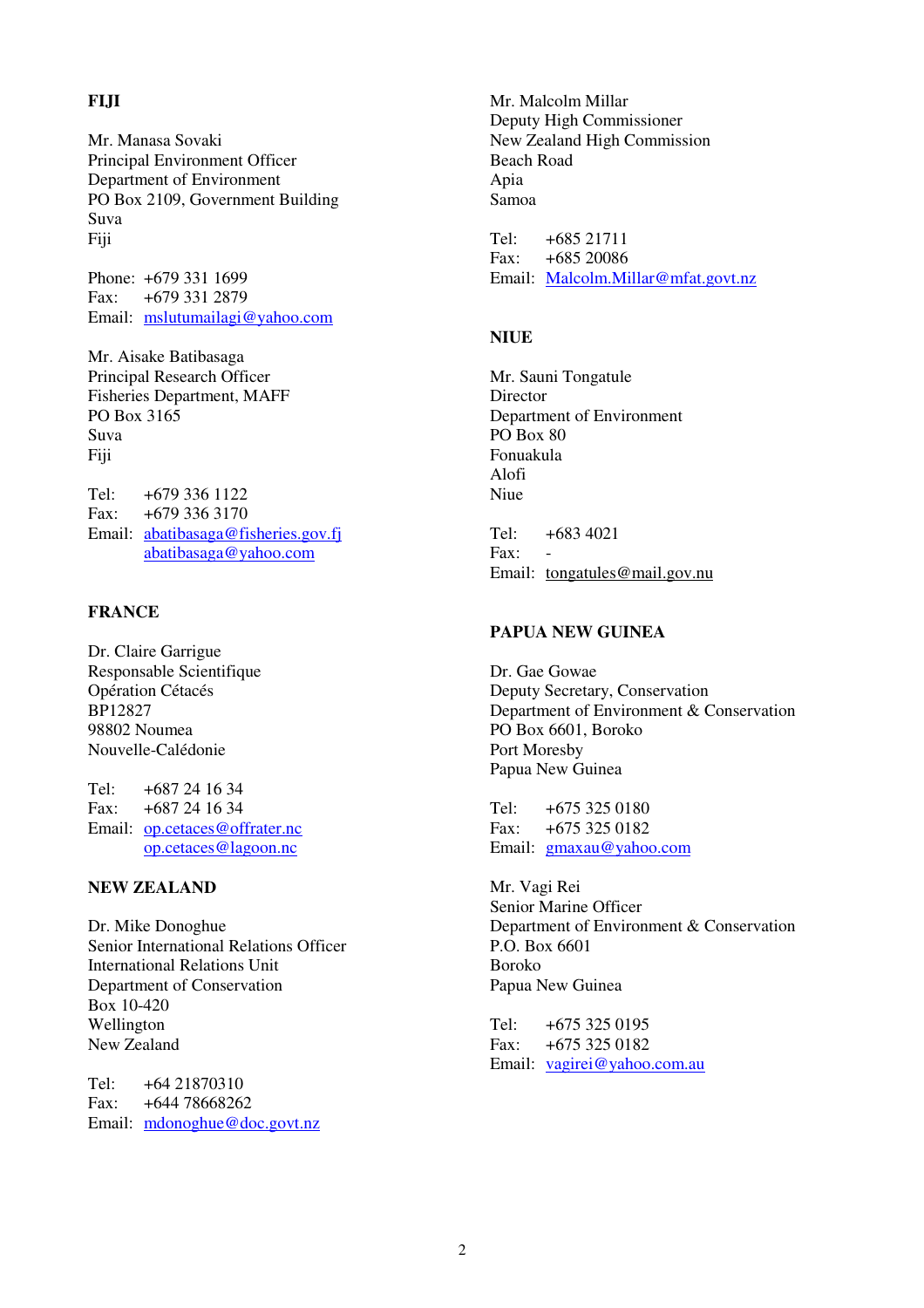#### **SAMOA**

Mr. Faumuina Pati Liu ACEO – Environment Conservation Ministry of Natural Resources, Environment & Meteorology Private Mail Bag Apia Samoa

Tel: +685 31198/31197 Fax: +685 23176/25869 Email: Pati.Liu@mnre.gov.ws

Ms. Malama Momoemausu Principal Marine Conservation Officer Ministry of Natural Resources, Environment & Meteorology Private Mail Bag APIA Samoa

Tel: +685 31197/30100 Fax: +685 2586 Email: malamas.usu@mnre.gov.ws

Ms. Juney Ward Senior Marine Conservation Officer Ministry of Natural Resources, Environment & Meteorology Private Mail Bag APIA Samoa

 $Tel: +68531197$ Fax: +685 25869 Email: Juney.Ward@mnre.gov.ws

Mr. Isamaeli Asotasi Marine Conservation Officer (Marine Species) Ministry of Natural Resources, Environment & Meteorology Private Mail Bag APIA Samoa

Tel: +685 31197/31198 Fax: +685 25869 Email: asotasi02@yahoo.com isamaeli.asotasi@mnre.gov.ws Mr. Michael Forsyth Fisheries Officer Ministry of Natural Resources, Environment & Meteorology Private Mail Bag Apia Samoa Tel: +685 20369 Fax: +685 24292 Email: - Mr. Toetu Pesaleli Fisheries Officer Ministry of Natural Resources, Environment & Meteorology Private Mail Bag Apia

 $Tel' + 685 20369$ Fax: +685 24292 Email: -

Samoa

Ms. Jame McCray Marine Statistician/Peace Corps Volunteer Ministry of Natural Resources, Environment & Meteorology Private Mail Bag Apia Samoa

Tel: +685 776 2509 Fax: +685 25869 Email: jame.mccray@gmail.com

#### **SOLOMON ISLANDS**

Mr. Fred Iro Ganate Permanent Secretary Department of Forests, Environment & **Conservation** P O Box G24 Honiara Solomon Islands

Tel: +677 28611 Fax: +677 24460 Email: psforestry@pmc.gov.sb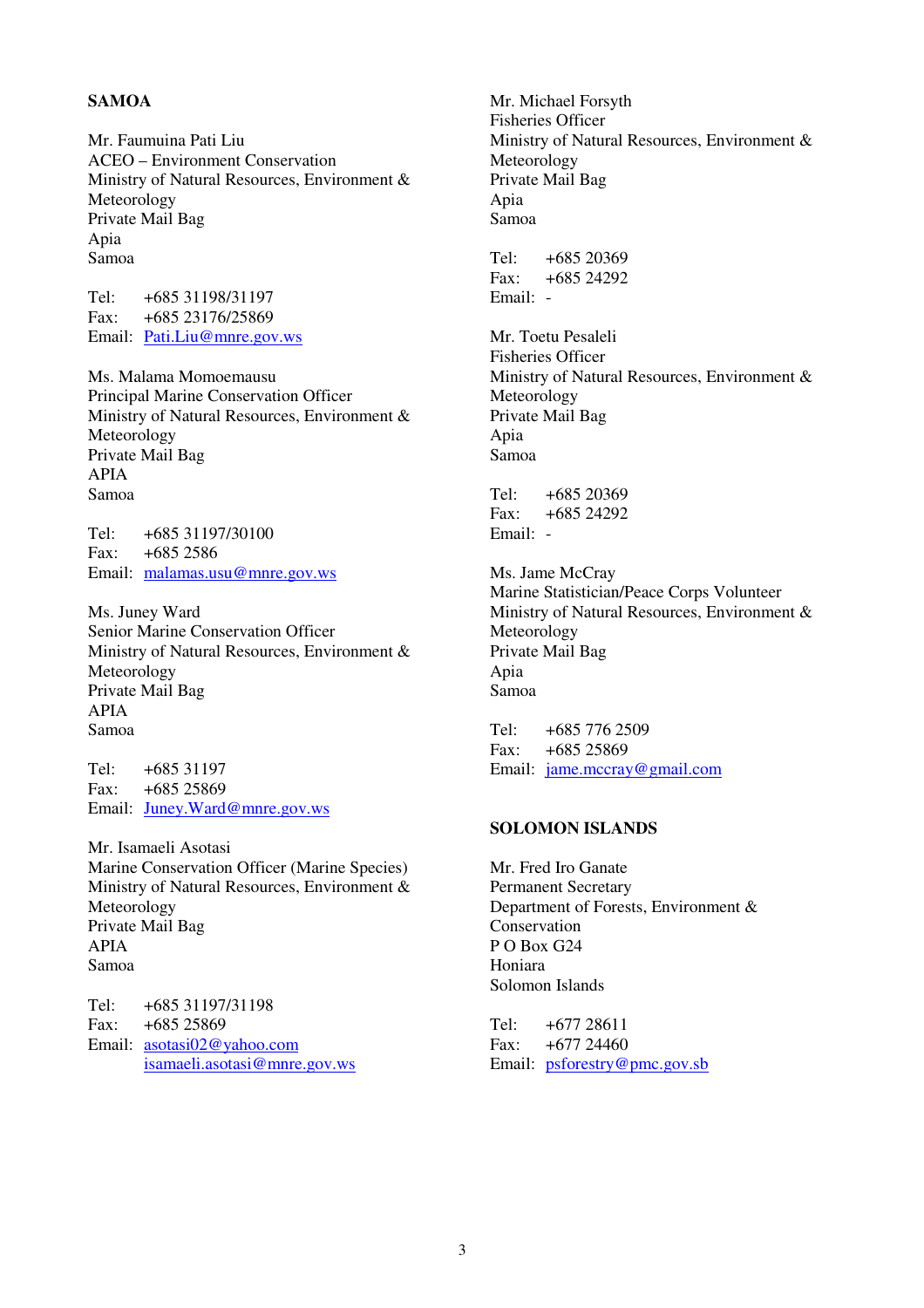Mr. Joe Horokou **Director** Department of Forests, Environment & Conservation Environment and Conservation Division P O Box G24 Honiara Solomon Islands

Tel: +677 28611 Fax: +677 22824 Email: horokoujoe@hotmail.com

#### **VANUATU**

Mr. John Mahit Fisheries Officer Fisheries Department PMB 9045 Port Vila Vanuatu

Tel: +678 23119/23621 Fax: +678 23641 Email: jmahit@gmail.com

Mr. Francis Hickey Vanuatu Cultural Centre/National Museum PO Box 1655 Port Vila Vanuatu

Tel: +678 24343  $Fax \cdot +67824343$ Email: francishi@vanuatu.com.vu

### **Representatives of non-Signatories**

#### **AMERICAN SAMOA**

Ms. Maryjane Falefa Porter Division Head Information and Education Division Department of Marine and Wildlife Resources PO Box 3730 Pagopago American Samoa 96799

Tel:  $+16846334456$ Fax: +1 684 633 5944 Email: maryjane@dmwr-asg.com

#### **KIRIBATI**

Mr. Uriam T. Iabeta Assistant Secretary Ministry of Foreign Affairs & Immigration Tarawa Kiribati

 $Tel: Fax:$ Email: as@mfa.gov.ki

Ms. Nenenteiti Teariki-Ruatu Deputy Director Environment Conservation Division, MELAD PO Box 234, Bikenibeu Tarawa Kiribati

Tel: +686 28000 Fax: +686 28334 Email: nrtitaake@yahoo.com.au Teiti.ecd@melad.gov.ki

#### **TONGA**

Dr. Nailasikau Halatuituia Chief Executive Officer Ministry of Lands, Survey, Natural Resources & Environment PO Box 5 Nuku'alofa Tonga

Tel: +676 23611 / 23210 Fax: +676 23216 Email: ceo@lands.gov.to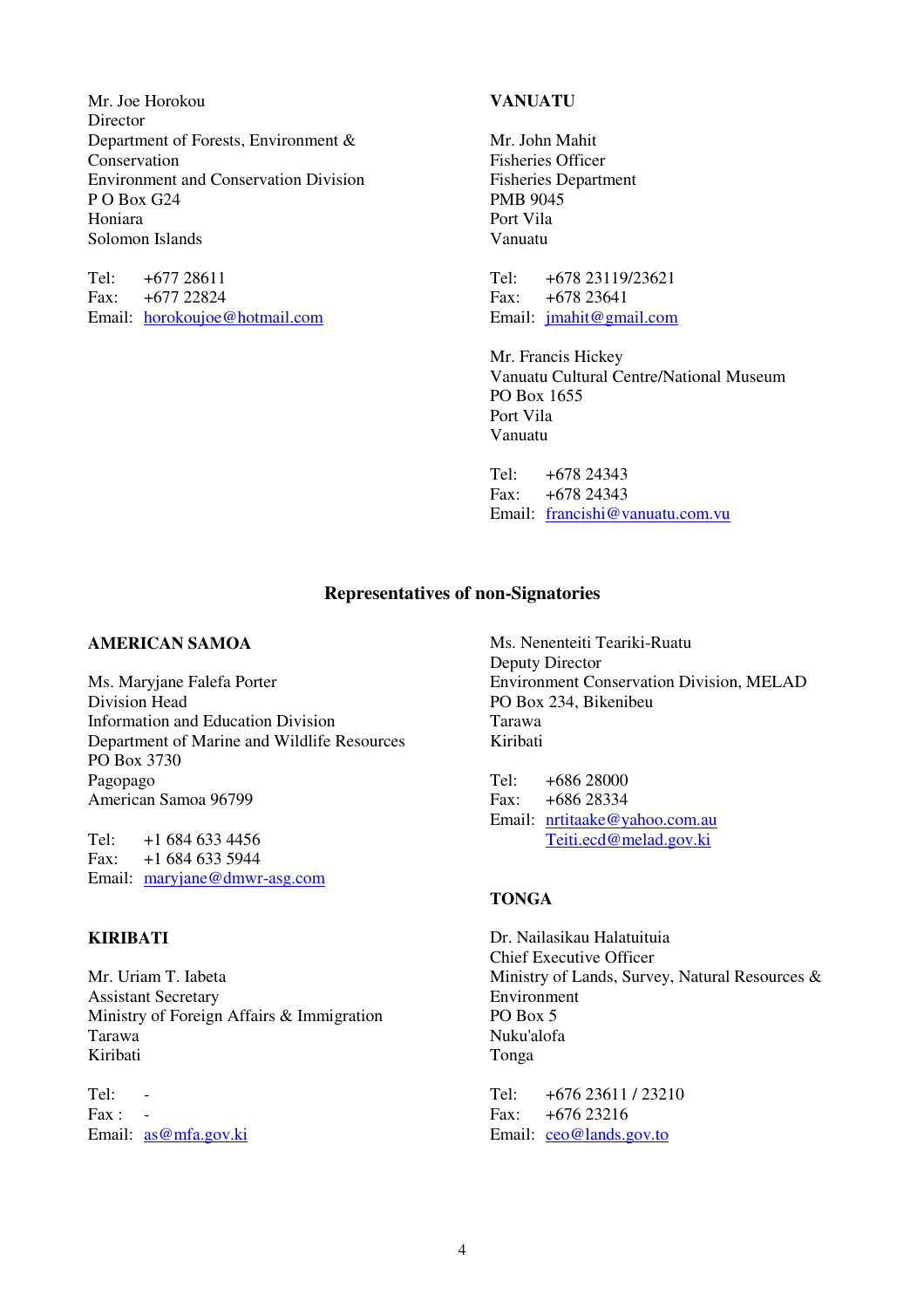Mr. Samiuela Pakileata Assistant Conservation Officer Department of Environment & Natural Resources Management PO Box 5 Nukualofa Tonga

Tel: +676 25050 Fax: +676 25051 Email: samu200@yahoo.co.nz

#### **TUVALU**

Mr. Enate E. Taua'a Director Department of Environment Private Mail Bag Funafuti Tuvalu

Tel: +688 20179 Fax: +688 20113 Email: enviro@tuvalu.tv

#### **UNITED STATES OF AMERICA**

Mr. Chris Yates Assistant Regional Administrator Pacific Islands Regional Office NOAA Fisheries 1601 Kapiolani Bldg Honolulu, HI 96814 **IISA** 

Tel: +1 808 944 2235 Fax: +1 808 944 2142 Email: Chris.Yates@noaa.gov Ms. Naomi McIntosh Sanctuary Superintendent National Oceanic and Atmospheric Administration Hawaii Islands Humpback Whale National Marine Sanctuary 6600 Kalaniana'ole Hwy., Suite 301 Hawaii 96753 **USA** 

Tel: +1 808 397 2651 ext. 251 Fax: +1 808 397 2650 Email: naomi.mcintosh@noaa.gov

Dr. David Mattila Science Coordinator Hawaii Islands Humpback Whale National Marine Sanctuary PO Box 509 Kihei, Hawaii 96753 **USA** 

Tel: +1 808 879 2818 ext. 113 Fax: Email: David.Mattila@noaa.gov

#### **Intergovernmental Organisations**

#### **ACCOBAMS SECRETARIAT**

Dr. Giuseppe Notarbartolo Di Sciara Chair Accobams Scientific Committee Jardin De L'UNESCO Les Terrasses De Fontvieille MC 98000 Monaco

Tel: +39 335 637 6035 Fax: +39 2 700 518 468 Email: DICIARA@TIN.IT

#### **SPREP SECRETARIAT**

PO Box 240 Apia Samoa

Tel:  $+685\,21929$ Fax: +685 20231 Email: sprep@sprep.org

Mr. Asterio Takesy **Director**  Email: asteriot@sprep.org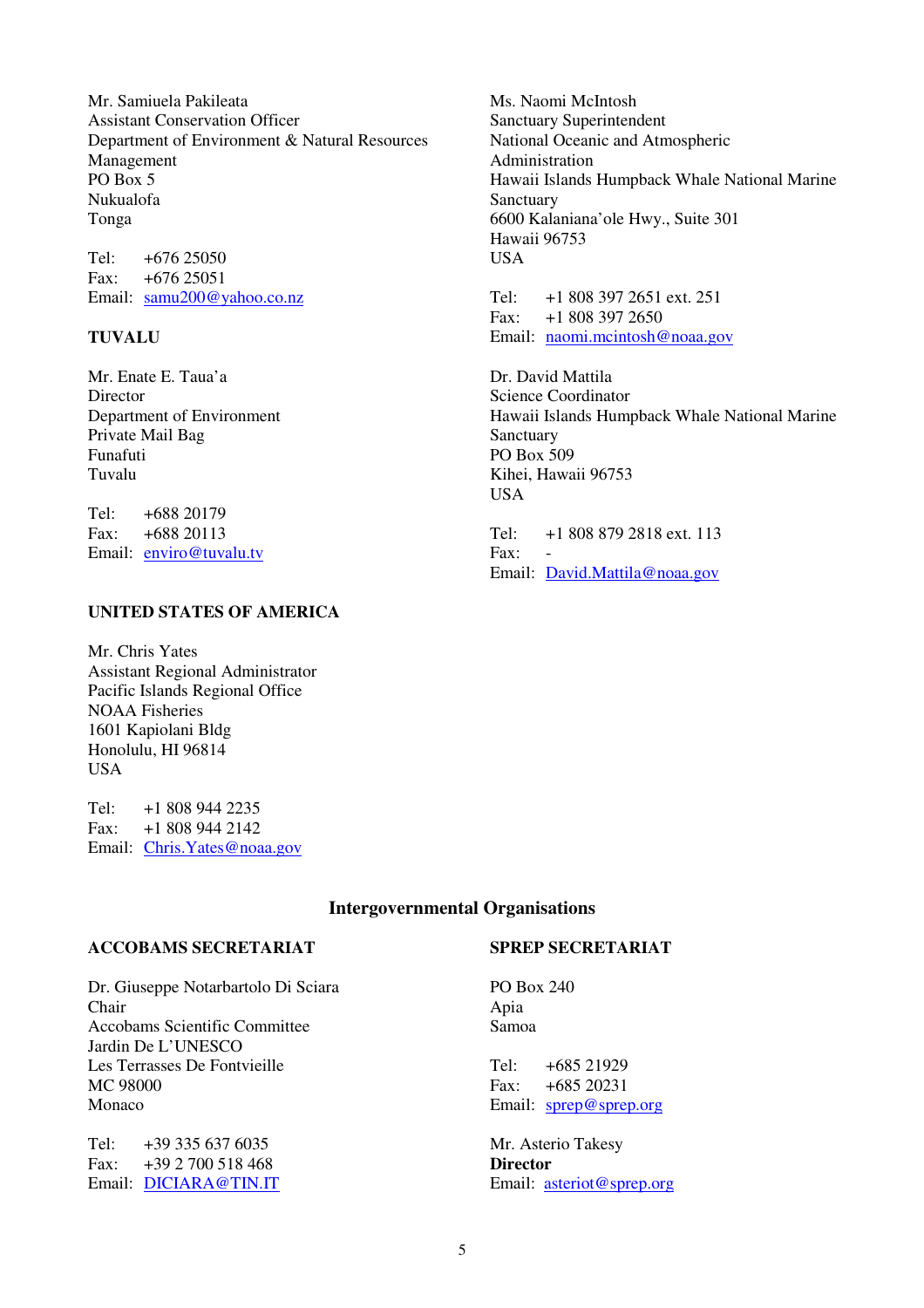Ms. Dominique Benzaken Coastal Management Adviser Email: dominiqueb@sprep.org

Ms. Anne Patricia Trevor Associate Turtles Database Officer Officer Email: annet@sprep.org

Ms. Megan Krolik YOST Campaign Coordinator Email: megank@sprep.org

Ms. Theresa Fruean Programme Assistant – Island Ecosystem Programme Email: theresaf@sprep.org

Mr. Stuart Chape **Island Ecosystems Programme Manager**  Email: stuartc@sprep.org

Mr. Lui Bell **Marine Species Officer**  Email: luib@sprep.org

Ms. Tamara Logan Education & Social Communications **Email: tamaral@sprep.org**

Ms. Makerita Atiga-Patu **Secretary to IE Programme Manager**  Email: makeritap@sprep.org

#### **Non-Governmental Organisations**

#### **BLUE PLANET MARINE**

Mr. David Paton Director Blue Planet Marine PO Box 5535 Kingston ACT 2604 Australia

Tel: +614 31 664472  $Fax$ Email: davidpaton@grapevine.com.au

#### **CONSERVATION INTERNATIONAL**

Ms. Deb Bass Marine Specialist Technical Team – CBC Melanesia Conservation International PO Box 1024 Atherton Qld 4883 Australia

Tel: +617 40918830 Fax: +617 40918888 Email: dbass@conservation.org

#### **IFAW**

Mr. Darren Kindlysides Campaigns Manager IFAW Asia Pacific 8 Belmore Street Surry Hills NSW 2010 Australia

Tel: +612 9288 4929 mobile: +61 400 174 127 Fax: +612 9288 4901 Email: dkindleysides@ifaw.org

Ms. Sue Miller Taei IFAW Pacific Regional Adviser Marine Program Manager – Pacific Island **Hotspots** Conservation International C/o- SPREP PO Box 240 Apia Samoa

Tel: +685 21593/21929 Fax: +685 20231 Email: staei@conservation.org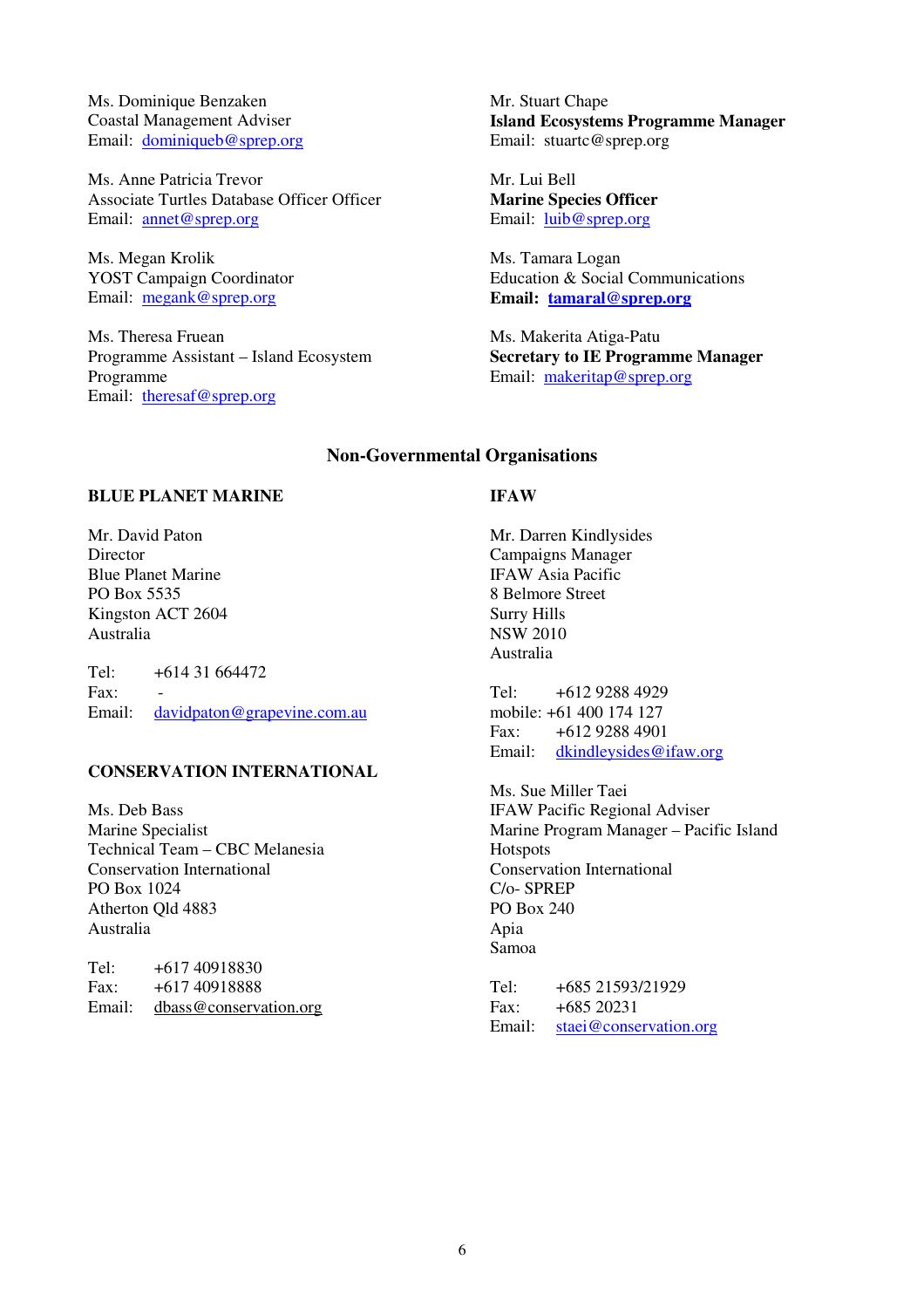Marguerite Young IFAW Asia Pacific 8 Belmore Street Surry Hills NSW 2010 Australia

Tel: +612 9288 4929 Fax: +612 9288 4901 Email: myoung@ifaw.org

#### **OPERATION CETACEANS**

Ms. Aline Schaffar Operation Cetaces BP 12827 98802 Noumea New Caledonia

Tel:  $+687,241634$ Fax: +687 241634 Email: aline.schaffar@laposte.net

#### **THE NATURE CONSERVANCY**

Mr. Gerald Miles Regional Director External Affairs/Asia Pacific 51 Edmonstone St, South Brisbane 4101 Australia

Tel: +617 3214 6903 Fax: +617 3214 6999 Email: gmiles@TNC.ORG

#### **WDCS**

Dr. Margi Prideaux Whale and Dolphin Conservation Society (WDCS) PO Box 720 Port Adelaide Business Centre Port Adelaide South Australia 5015

Tel: +618 8242 5842 Fax: +618 8242 1595 Email: margi.prideaux@wdcs.org

Dr. Cara Miller WDCS International P.O. Box 720 Port Adelaide Business Centre Port Adelaide South Australia 5015

| Tel:   | +618 422 388 725     |
|--------|----------------------|
| Fax:   | +618 8447 4211       |
| Email: | cara.miller@wdcs.org |

#### **WWF-SPP**

Ms. Penina Solomona WWF South Pacific Programme 4 Ma'afu Street PMB, G.P.O Suva Fiji Islands

Tel: +679 3315533 Fax: +679 3315410 Email: psolomona@wwfpacific.org.fj

#### **CMS Secretariat**

Mr. Lyle Glowka Agreements Officer UNEP/CMS Secretariat United Nations Campus Hermann-Ehlers-Str. 10 53113 Bonn Germany

Tel: +49 228 815 2422 Fax: +49 228 815 2449 Email: lglowka@cms.int

Ms. Paola Deda Inter-Agency Liaison Officer UNEP/CMS Secretariat United Nations Campus Hermann-Ehlers-Str. 10 53113 Bonn Germany

Tel: +49 228 815 2462 Fax: +49 228 815 2449 Email: pdeda@cms.int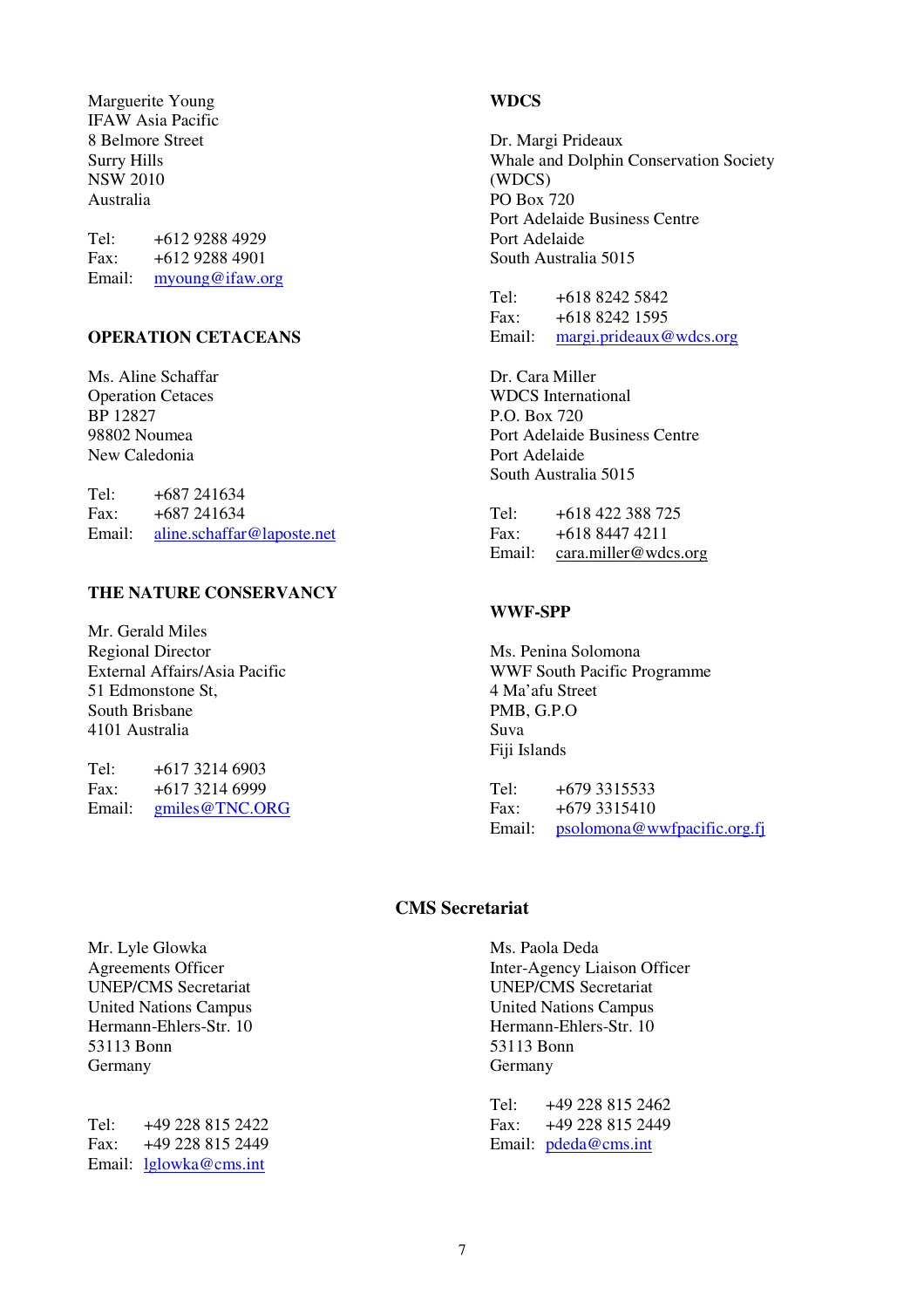Mr. Robert Vagg UNEP/CMS Secretariat United Nations Campus Hermann-Ehlers-Str. 10 53113 Bonn Germany

Tel: +49 228 815 2476 Fax: +49 228 815 2449 Email: rvagg@cmsint

Dr. William F. Perrin Southwest Fisheries Science Center 8604 La Jolla Shores Drive La Jolla CA 92037 United States of America

Tel: +1 858 546 7096<br>Fax: +1 858 546 7003 +1 858 546 7003 Email: william.perrin@noaa.gov

S:\\_WorkingDocs\Agmts-MoU\_Corr\MoU\_Pac\_Cet\1st\_Mtg\_Apia\_6Mar07\Report\Final\Annex\_1\_List\_of\_Participants.doc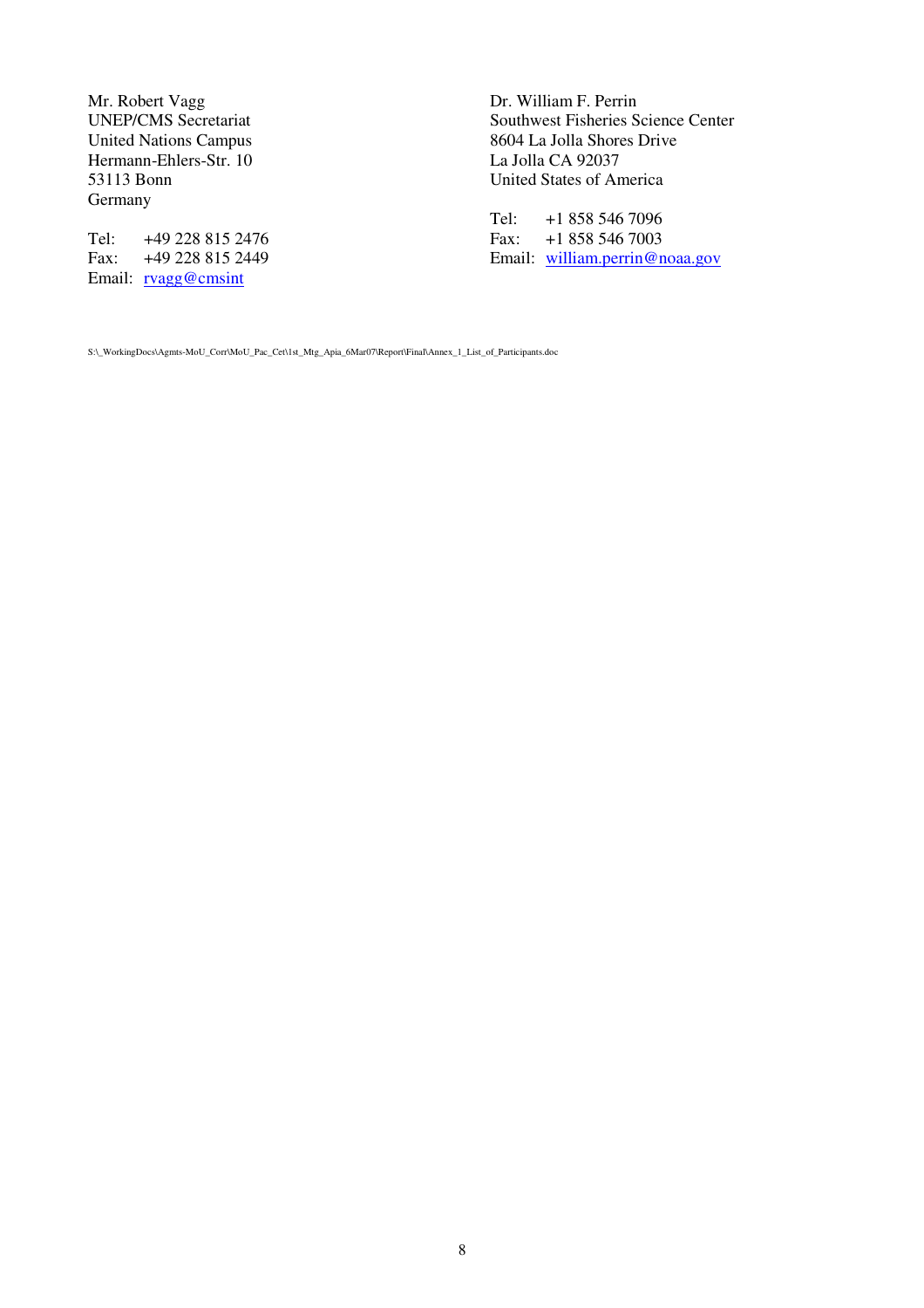





## **CONVENTION ON MIGRATORY SPECIES**

Distr: General

UNEP/CMS/PIC-1/Report Annex 2

Original: English

## **AGENDA**

- 1. Welcoming remarks
- 2. Signing ceremony
- 3. Election of officers
- 4. Adoption of the agenda and meeting schedule
- 5. Opening statements
- 6. Report of the Secretariat
	- 6.1 Status of signatures
	- 6.2 List of designated competent authorities and contact points
	- 6.3 Any other matters
- 7. Review of MoU and Action Plan implementation
	- 7.1 Conservation status of cetaceans within the agreement area
	- 7.2 Status of implementation
- 8. Future implementation and further development of the MoU and Action Plan
	- 8.1 MoU coordination
	- 8.2 Scientific and technical advice
	- 8.3 Reporting and information management
	- 8.4 Priorities for implementation
	- 8.5 Any other matters
- 9. Next meeting of the Signatories
- 10. Any other business
- 11. Closure of the meeting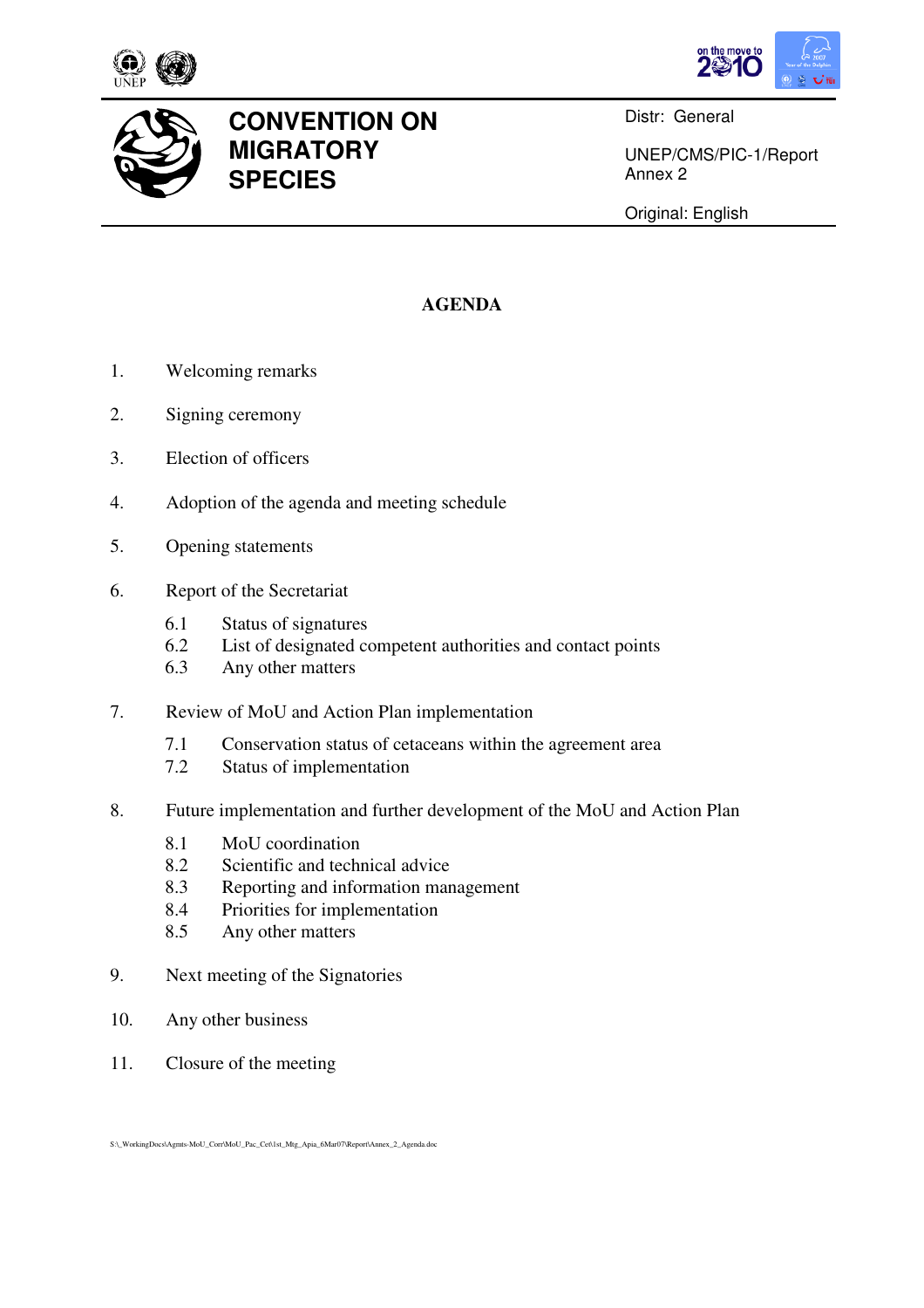





## **CONVENTION ON MIGRATORY SPECIES**

Distr: General

UNEP/CMS/PIC-1/Report Annex 3

Original: English

## **FINAL LIST OF DOCUMENTS**

| <b>Symbol</b>                | <b>Agenda</b><br>Item(s) | <b>Title of Document</b>                                                                                                                         |  |  |
|------------------------------|--------------------------|--------------------------------------------------------------------------------------------------------------------------------------------------|--|--|
| UNEP/CMS/PIC-1/1             | 4.0                      | Provisional Agenda (as at 8 February 2007)                                                                                                       |  |  |
| UNEP/CMS/PIC-1/2             | 4.0                      | Provisional Annotated Agenda and Meeting Schedule                                                                                                |  |  |
| UNEP/CMS/PIC-1/3             | 4.0                      | <b>List of Documents</b>                                                                                                                         |  |  |
| UNEP/CMS/PIC-1/4             | 6.0                      | Report of the Secretariat                                                                                                                        |  |  |
| UNEP/CMS/PIC-1/5             | 7.0                      | Review of MoU and Action Plan Implementation                                                                                                     |  |  |
| UNEP/CMS/PIC-1/5/Add.1       | 7.1, 7.2, 8.4            | Report of the Technical Meeting on Cetaceans in the Pacific<br>Islands Region (1-4 August 2006)                                                  |  |  |
| UNEP/CMS/PIC-1/6             | 8.1                      | MoU Coordination                                                                                                                                 |  |  |
| UNEP/CMS/PIC-1/7             | 8.2                      | Scientific and Technical Advice                                                                                                                  |  |  |
| UNEP/CMS/PIC-1/8             | 8.3                      | Reporting and Information Management                                                                                                             |  |  |
| UNEP/CMS/PIC-1/9             | 9.0                      | Next Meeting of the Signatories                                                                                                                  |  |  |
| <b>Information Documents</b> |                          |                                                                                                                                                  |  |  |
| UNEP/CMS/PIC-1/Inf/1         | 6.1                      | Status of Signatures to the Memorandum of Understanding<br>for the Conservation of Cetaceans and their Habitats in the<br>Pacific Islands Region |  |  |
| UNEP/CMS/PIC-1/Inf/2         | 6.2                      | Designated Competent Authority and Contact Point Form                                                                                            |  |  |
| UNEP/CMS/PIC-1/Inf/3         | 7.0                      | Memorandum of Understanding for the Conservation of<br>Cetaceans and their Habitats in the Pacific Islands Region<br>and Action Plan             |  |  |
| UNEP/CMS/PIC-1/Inf/4         |                          | Provisional List of Participants                                                                                                                 |  |  |
| UNEP/CMS/PIC-1/Inf/5         | 7.1                      | Current State of Knowledge of Cetacean Threats, Diversity,<br>and Habitats in the Pacific Islands Region                                         |  |  |
| UNEP/CMS/PIC-1/Inf/6/Rev.1   | 7.2                      | A Review of Measures for Marine Mammal Conservation,<br>Protection and Management in the Pacific Islands Region                                  |  |  |
| UNEP/CMS/PIC-1/Inf/7         |                          | Programme of the CMS Outreach Workshop (5 March<br>2007)                                                                                         |  |  |
| UNEP/CMS/PIC-1/Inf/8         |                          | Agenda: Workshop on Cetaceans and Fisheries Interactions<br>(7 March 2007)                                                                       |  |  |
| UNEP/CMS/PIC-1/Inf/9         |                          | Programme of the Regional Workshop to Review the<br>SPREP Whale and Dolphin Action Plan (6, 8-10 March<br>2007)                                  |  |  |
| UNEP/CMS/PIC-1/Inf/10        |                          | Convention on the Conservation of Migratory Species of<br>Wild Animals and Appendices                                                            |  |  |
| UNEP/CMS/PIC-1/Inf/11        |                          | Provisional Agenda: Heads of Delegations Meeting                                                                                                 |  |  |
| UNEP/CMS/PIC-1/Inf/12        |                          | Statement of the ACCOBAMS Executive Secretary                                                                                                    |  |  |
| UNEP/CMS/PIC-1/Inf/13        |                          | Executive Summary of Capacity-building Workshop for<br>Pacific Island Participants on Cetacean Research and<br>Management                        |  |  |
| UNEP/CMS/PIC-1/Inf/14        |                          | Executive Summary of Cetacean Strandings Workshop for<br>Pacific Island Participants                                                             |  |  |
| UNEP/CMS/PIC-1/Inf/15        |                          | <b>Statement from France</b>                                                                                                                     |  |  |
| UNEP/CMS/PIC-1/Inf/16        |                          | <b>Statement from Solomon Islands</b>                                                                                                            |  |  |

S:\\_WorkingDocs\Agmts-MoU\_Corr\MoU\_Pac\_Cet\1st\_Mtg\_Apia\_6Mar07\Report\Annex\_3\_Final\_List\_of\_documents.doc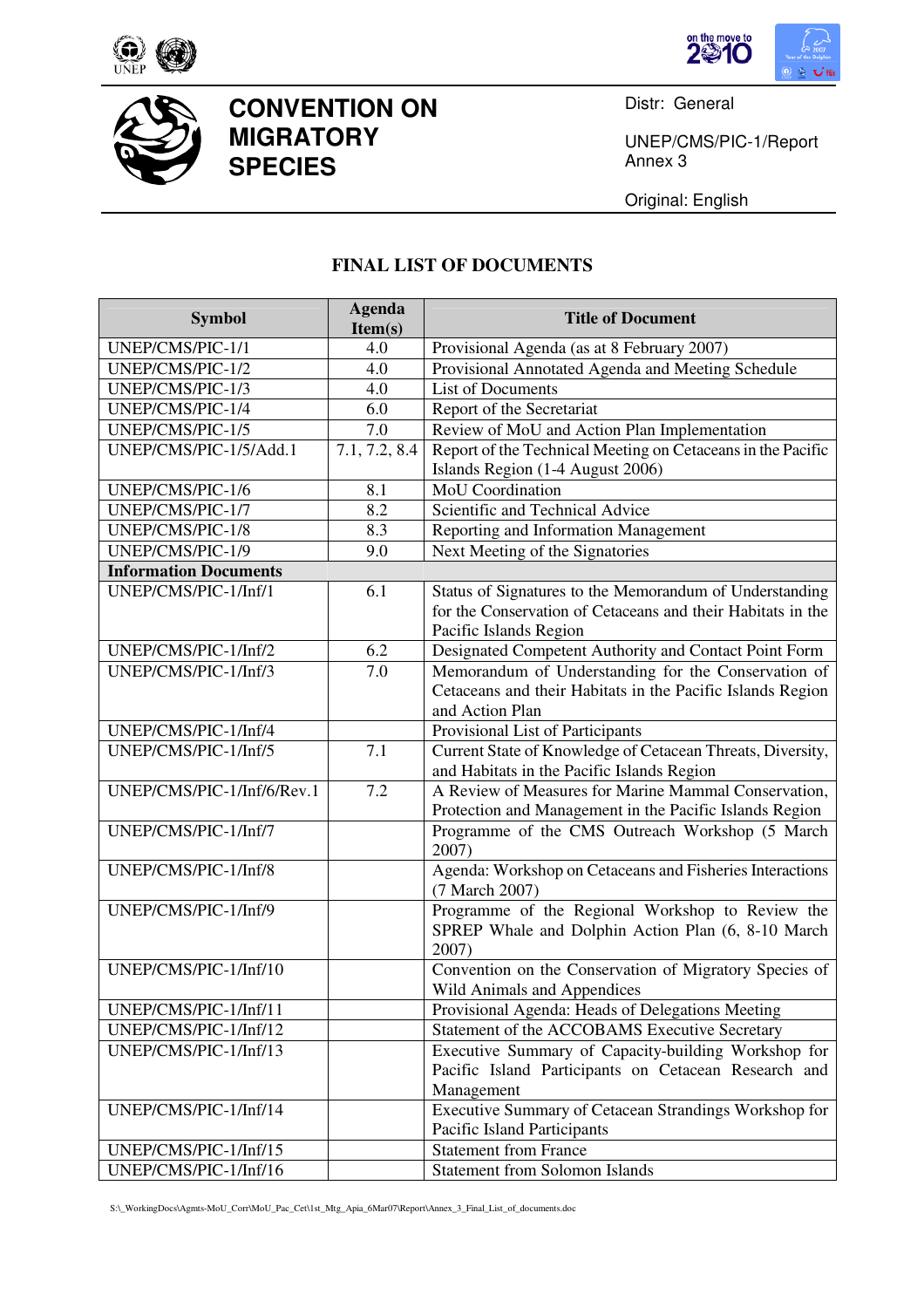## **Designated Competent Authority and Contact Point Form**

## **Memorandum of Understanding for the Conservation of Cetaceans and their Habitats in the Pacific Islands Region**

Recalling Paragraph 7 of the above MoU:

*"Designate a competent authority to serve as a focal point for communication between the signatories and for implementing activities under this Memorandum of Understanding, and communicate the complete contact details of this authority (and any changes thereto) to the Secretariat*.*"* 

*I hereby designate the following governmental institution as the competent authority to serve as focal point for the MoU and for implementing activities under the MoU*:

| I hereby nominate the following person as contact point for purposes of communicating with the<br><b>Secretariat and other Signatories:</b> |
|---------------------------------------------------------------------------------------------------------------------------------------------|
|                                                                                                                                             |
|                                                                                                                                             |
|                                                                                                                                             |
|                                                                                                                                             |
|                                                                                                                                             |
|                                                                                                                                             |
|                                                                                                                                             |
|                                                                                                                                             |
|                                                                                                                                             |
|                                                                                                                                             |
|                                                                                                                                             |
|                                                                                                                                             |
|                                                                                                                                             |
|                                                                                                                                             |
| (responsible Minister)                                                                                                                      |

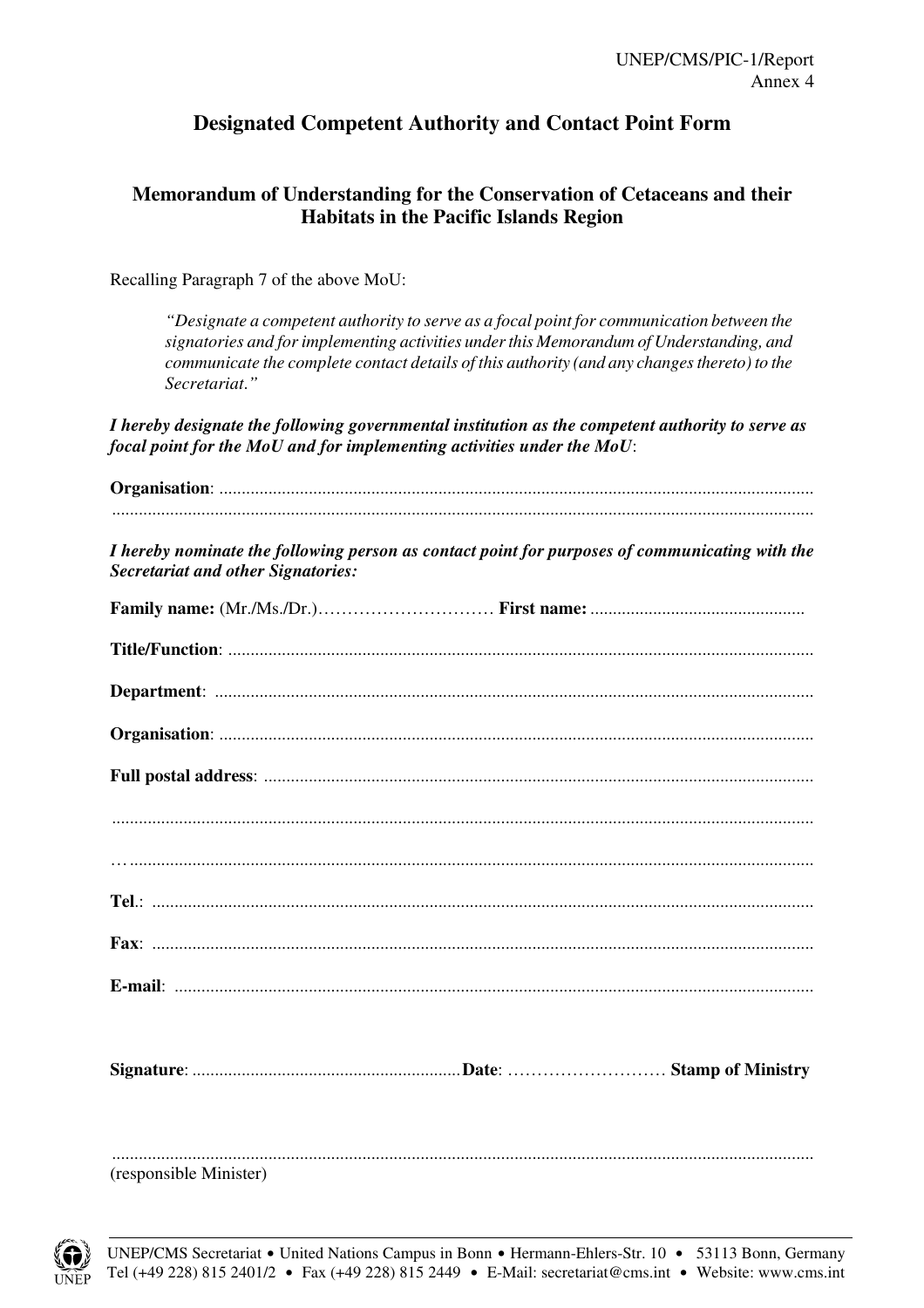





## **CONVENTION ON MIGRATORY SPECIES**

Distr: General

UNEP/CMS/PIC-1/Report Annex 5

Original: English

## **DESIGNATED COMPETENT AUTHORITY AND CONTACT POINT LIST FOR SIGNATORIES**

*(as at May 2007)*

#### **AUSTRALIA**

Mr. Philip Burgess Director, Cetacean Policy and Recovery Department of the Environment and Water Resources John Gorton Building King Edward Terrace Parkes ACT 2600 GPO Box 787 Canberra ACT 2601 AUSTRALIA

Tel: +612 6274 1418 Fax: +612 6274 1542 Email: Philip.Burgess@environment.gov.au

#### **COOK ISLANDS**

*YET TO RECEIVE* 

**FEDERATED STATES OF MICRONESIA**  *YET TO RECEIVE*

**FIJI**  *YET TO RECEIVE* 

#### **FRANCE**

Mme. Martine Bigan Chargée de mission espèces marines Direction de la nature et des Paysages Ministère de l'Ecologie et du Développement Durable 20, avenue de Ségur 75302 Paris 07 SP FRANCE

Tel: (+33 1) 42 19 18 70 Fax: (+33 1) 42 19 19 30 E-mail: martine.bigan@ecologie.gouv.fr **NEW ZEALAND**  *YET TO RECEIVE*

**NIUE**  *YET TO RECEIVE*

#### **PAPUA NEW GUINEA**  *YET TO RECEIVE*

#### **SAMOA**

Mr. Faumuina Pati Liu Assistant Chief Executive Officer Division of Environment and Conservation Ministry of Natural Resources and Environment Private Mail Bag Apia SAMOA

Tel: (+685) 31197/31198 Fax: (+685) 25869 E-mail: Pati.Liu@mnre.gov.ws

#### **SOLOMON ISLANDS**

Mr. Fred Iro Ganate Permanent Secretary Ministry of Forestry, Environment & Conservation Solomon Islands Government P O Box G24 Honiara SOLOMON ISLANDS

Tel: (+677) 28611 / 24215 Fax: (+677) 24460 E-mail: psforestry@pmc.gov.sb

**VANUATU**  *YET TO RECEIVE*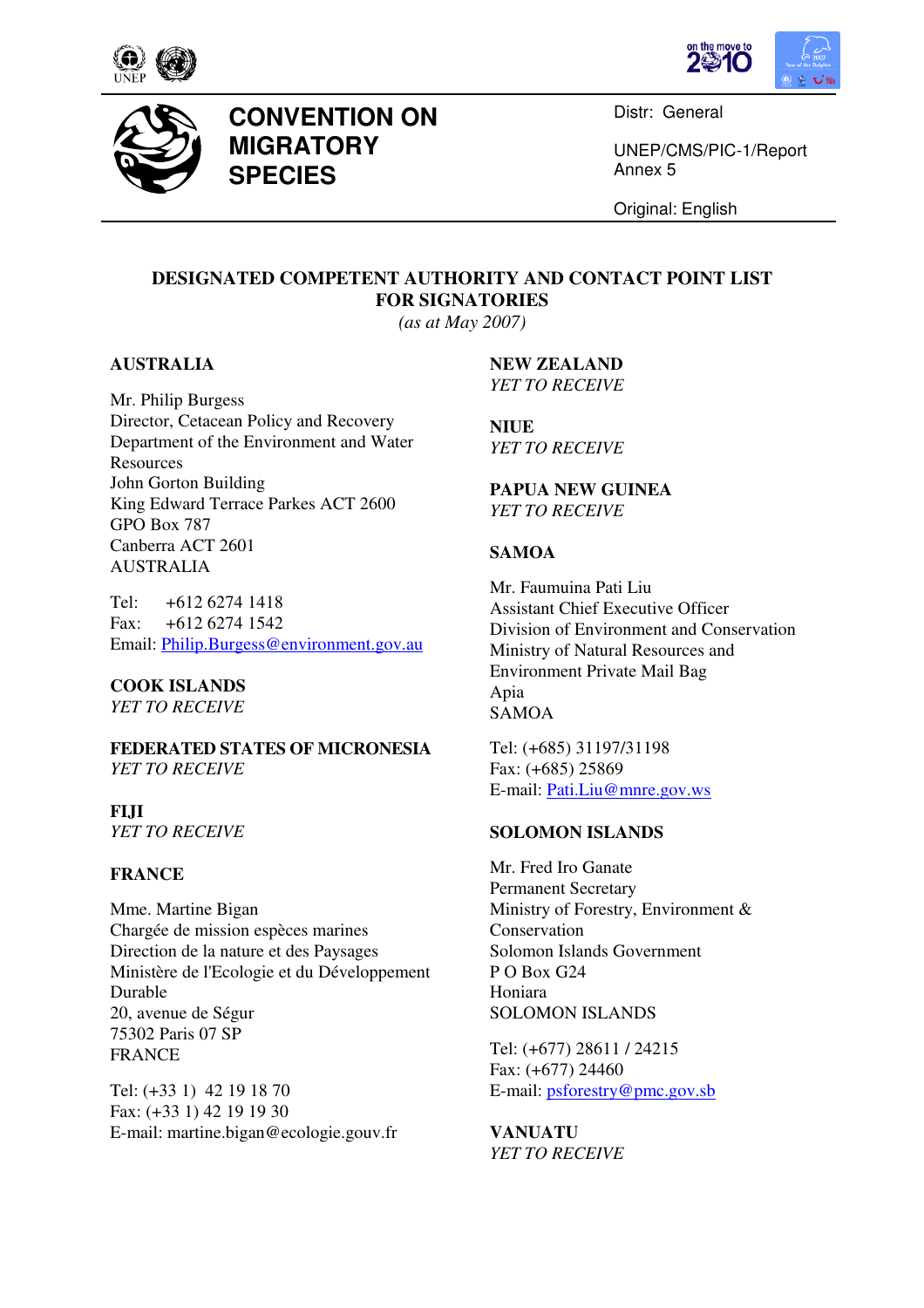# UNEP/CMS/PIC-1/Report Annex 6

| <b>Signatories/non-Signatories</b> |                                | Actions requested of Signatories/Non-Signatories                                                                                                                                                                                                              |                                                                 |           |                                              |              |  |
|------------------------------------|--------------------------------|---------------------------------------------------------------------------------------------------------------------------------------------------------------------------------------------------------------------------------------------------------------|-----------------------------------------------------------------|-----------|----------------------------------------------|--------------|--|
|                                    |                                | Considerations regarding signature of<br>MoU by selected non-Signatories                                                                                                                                                                                      | <b>Competent</b><br><b>Authority</b>                            |           | Contact Point   National Report availability | <b>Other</b> |  |
|                                    |                                |                                                                                                                                                                                                                                                               | Yes = officially nominated<br>$No = no$ nomination received yet |           |                                              |              |  |
|                                    | <b>Signatories</b>             |                                                                                                                                                                                                                                                               |                                                                 |           |                                              |              |  |
| 1.                                 | Australia                      |                                                                                                                                                                                                                                                               | Yes                                                             | Yes       | n/a                                          |              |  |
| 2.                                 | Cook Islands                   |                                                                                                                                                                                                                                                               | <b>No</b>                                                       | <b>No</b> | n/a                                          |              |  |
| 3.                                 | Federated States of Micronesia |                                                                                                                                                                                                                                                               | No                                                              | No        | n/a                                          |              |  |
| 4.                                 | Fiji                           |                                                                                                                                                                                                                                                               | No                                                              | No        | n/a                                          |              |  |
| 5.                                 | French Republic                |                                                                                                                                                                                                                                                               | Yes                                                             | Yes       | n/a                                          |              |  |
| 6.                                 | New Zealand                    |                                                                                                                                                                                                                                                               | <b>No</b>                                                       | <b>No</b> | n/a                                          |              |  |
| 7.                                 | Niue                           |                                                                                                                                                                                                                                                               | <b>No</b>                                                       | No        | n/a                                          |              |  |
| 8.                                 |                                |                                                                                                                                                                                                                                                               | No                                                              | No        | n/a                                          |              |  |
|                                    | Papua New Guinea               |                                                                                                                                                                                                                                                               |                                                                 |           |                                              |              |  |
| 9.                                 | Samoa                          |                                                                                                                                                                                                                                                               | Yes                                                             | Yes       | n/a                                          |              |  |
| 10.                                | Solomon Islands                |                                                                                                                                                                                                                                                               | Yes                                                             | Yes       | n/a                                          |              |  |
| 11.                                | Vanuatu                        |                                                                                                                                                                                                                                                               | No                                                              | No        | n/a                                          |              |  |
|                                    | <b>Non-Signatories</b>         |                                                                                                                                                                                                                                                               |                                                                 |           |                                              |              |  |
| $\overline{1}$ .                   | French Polynesia               | Eligibility to sign MoU after internal territorial<br>process confirmed by the CMS Secretariat with<br>representatives from the French Government<br>and French Polynesia during the SPREP<br>Environment Ministers<br>Meeting<br>(Noumea,<br>September 2007) |                                                                 |           |                                              |              |  |
| 2.                                 | Kiribati                       |                                                                                                                                                                                                                                                               |                                                                 |           |                                              |              |  |
| 3.                                 | Marshall Islands               |                                                                                                                                                                                                                                                               |                                                                 |           |                                              |              |  |
| 4.                                 | Nauru                          |                                                                                                                                                                                                                                                               |                                                                 |           |                                              |              |  |